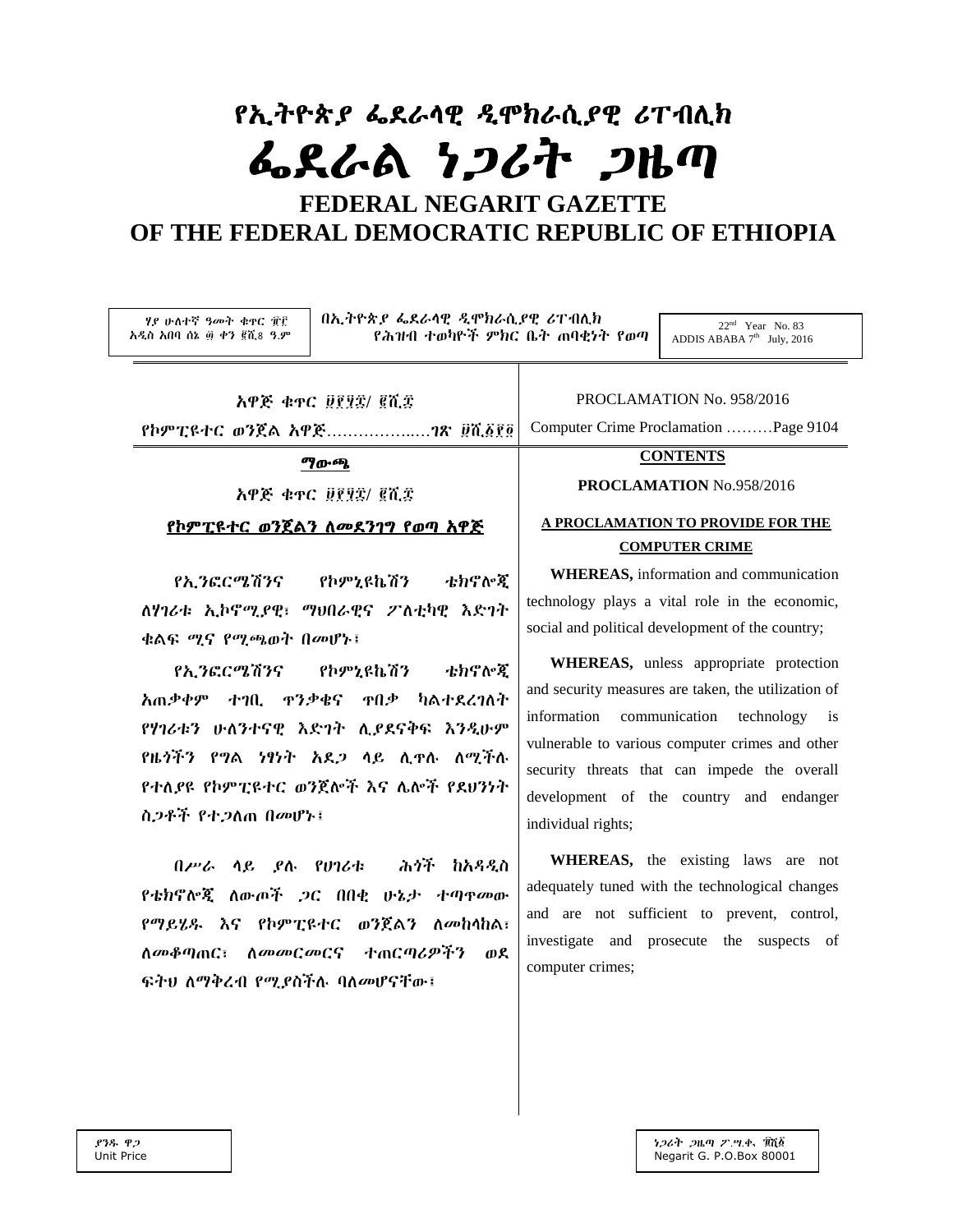የኮምፒዩተር ወንጀልን ለመከላከል፣ ለመቆጣጠር፣ ለመመርመርና ኤሌክትሮኒክ ማስረጀዎችን ለመሰብሰብ የሚያስችሉ አዳዲስ ስልቶችንና ሥርዓቶችን በሕግ መደንገግ አስፌሳጊ ሆኖ በመገኘቱ፤

በኢትዮጵያ ፌደራሳዊ ዲሞክራሲያዊ ሪፐብሊክ ህን መንግስት አንቀጽ ፶፩(፩) መሰረት የሚከተለው ታውጀል፡-

# ክፍል አንድ ጠቅሳሳ

#### 1. *እጭር ርዕ*ስ

ይሀ አዋጅ "የኮምፒዩተር ወንጀል አዋጅ ቁዋር ፱፻፶፰/፪ሺ፰" ተብሎ ሊጠቀስ ይችላል፡፡

# 2. ትርጓሜ

የቃሉ አገባብ ሌላ ትርጉም የሚያሰጠው ካልሆነ በስተቀር በዚህ አዋጅ ውስዋ፤

- 1/ "የኮምፒዩተር ወንጀል" ማለት፡-
	- በኮምፒዩተር  $\boldsymbol{v}$ በኮምፒዩተር፣ ስርዓት፣ በኮምፒዩተር ዳታ ወይም ኔትዎርክ ላይ የሚፌፀም ወንጀል፤
	- ለ) ኮምፒዩተርን፣ የኮምፒዩተር ስርዓትን፣ ኔትዎርክን የኮምፒዩተር ዳታን ወይም በመጠቀም የሚፌፀም መደበኛ ወንጀል፤ ወይም
	- ሐ) በኮምፒዩተር፣ በኮምፒዩተር ስርዓት ወይም ኔትዎርክ አማካኝነት የሚሰራጭ ሀገወዋ የኮምፒዩተር ዳታ ይዘት ነው፤
- $2/$  " $P.A.f.$ ፕሮሰሲንግ አገልግሎት" ማለት በኮምፒዩተር ሥርዓት አማካኝንት 名小? የመቀበል፣ የማከማችት፣ የመተንተን፣ የማሰራጨት፣ የማጓጓዝ ወይም የማስተሳለፍ አገልግሎት ሲሆን የኔትዎርክ አገልግሎችንም ይጨ**ምራል**፤

WHEREAS, it has become necessary to incorporate new legal mechanisms and procedures in order to prevent, control, investigate and prosecute computer crimes and facilitate the collection of electronic evidences;

NOW, THEREFORE, in accordance with Article  $55(1)$  of the Constitution of the Federal Democratic Republic of Ethiopia, it is hereby proclaimed as follows:

# **PART ONE GENERAL**

### 1.Short Title

This Proclamation may be cited as the "Computer Crime Proclamation No.958/2016".

# 2.Definitions

In this Proclamation unless the context otherwise requires:

1/"Computer crime" means

- a) A crime committed against a computer, computer system, computer data or computer network;
- b) A conventional crime committed by means of a computer, computer system, computer data or computer network; or
- c) Illegal computer content data disseminated through a computer, computer system, or computer network;
- 2/ "data processing service" means the service of reception, storage, processing, emission, routing or transmission of data by means of computer system and includes networking services: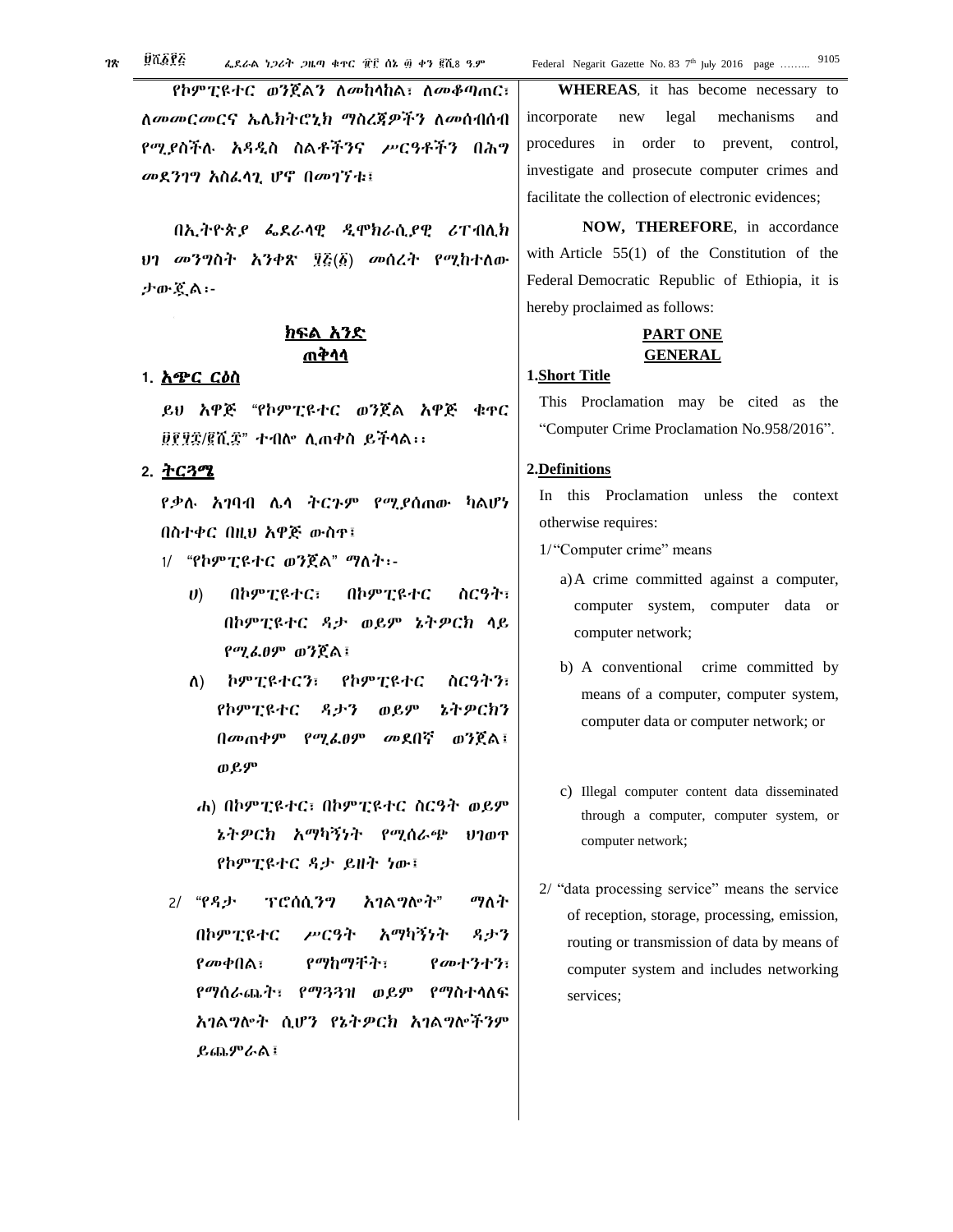**78** 

- "ኮምፒዩተር ወይም የኮምፒዩተር ሥርዓት"  $3/$ ማለት በሶፍትዌር እና ማይክሮቺፕ ቴክኖሎጂ ላይ የተመሰረተ የዳታ ፕሮሰሲንግ፣ ክምችት፣ ትንተና፣ ስርጭት፣ ግንኙነት ወይም ሌሎች ሃሳባዊ ወይም አመክንዮአዊ ተማባራትን የሚያከናውን ማንኛውም መሳሪያ ሲሆን *የመሳሪያ*ው ተገጣሚ አካልንም ይጨምራል፤
- "የኮምፒዩተር  $A_1 + B_2$ ማለት በኮምፒዩተር 4/ ሥርዓት አማካኝነት የሚችል ሊ ተንተን ማንኛውም የይዘት ዳታ፣ የትራፊክ ዳታ፣ የኮምፒዩተር ፕሮግራም ወይም ደንበኞችን የሚመለከት ማንኛውም ኢንፎርሜሽን ነው፤
- 5/ "**የኮምፒዩተር** ፕሮግራም" ማለት አንድ የኮምፒዩተር ሥርዓት ተግባሩን እንዲያከናውን ወይም የታሰበውን ውጤት እንዲያስገኝ የሚያስችል በቃላት፣ በኮድ ወይም በዘዴ የሚገለጽ የ*መመሪያ ወይም የትዕ*ዛዝ ስብስብ ነው፤
- 6/ "የትራፊክ ዳታ" ማለት በኮምፒዩተር ሥርዓት አማካኝነት የሚደረግን ኮምዩኒኬሽን መነሻ፣ መድረሻ፣ ዑደት፣  $2.16:$  $\phi$ ? የግንኙነት ቆይታ፣ የዳታው መጠን፣ የአገልግሎት ዓይነት ወይም መሰል የኮምዩኒኬሽን ሰንሰለት የሚያሳይ በኮምፒዩተር ስርዓቱ የሚመነጭ ዳታ ነው፤
- 7/ "የይዘት ዳታ" ማለት በድምፅ፣ በተንቀሳቃሽ ምስል፣ በስዕል፣ በሂሳባዊ *ቀመር ወይም* በሌሳ ማንኛውም ቅር∂ የሚገኝን የተከማቸ ወይም በስርጭት ሂደት ሳይ ያለ 名小 ወይም የኮምፒዩተር ኮምዩኒኬሽን ምንነት፣ ፍሬ ነገር፣ ትርጉም ወይም መልዕክት የሚያሳይ የኮምፒዩተር ዳታ ነው፤

logical, arithmetic or routing function and

Federal Negarit Gazette No. 83 7<sup>th</sup> July 2016 page ........

"computer data" means any content data,  $4/$ traffic data, computer program, or any other subscriber information in a form suitable for processing by means of a computer system;

includes accessories of that device;

- $5/$ "computer program" means a set of instructions or commands expressed in words, codesor schemes which are capable of causing a computer system to perform or achieve a particular task or result;
- $6/$ "traffic data" means any computer generated data relating to a chain of communication by means of a computer system indicating the communication's origin, destination, route, time, date, duration, size or types of underlying service;
- $7/$ "content data" means any computer data found in the form of audio, video, picture, arithmetic formula or any other form that conveys the essence, substance, meaning or purpose of a stored or transmitted computer data computer  $\alpha$ communication;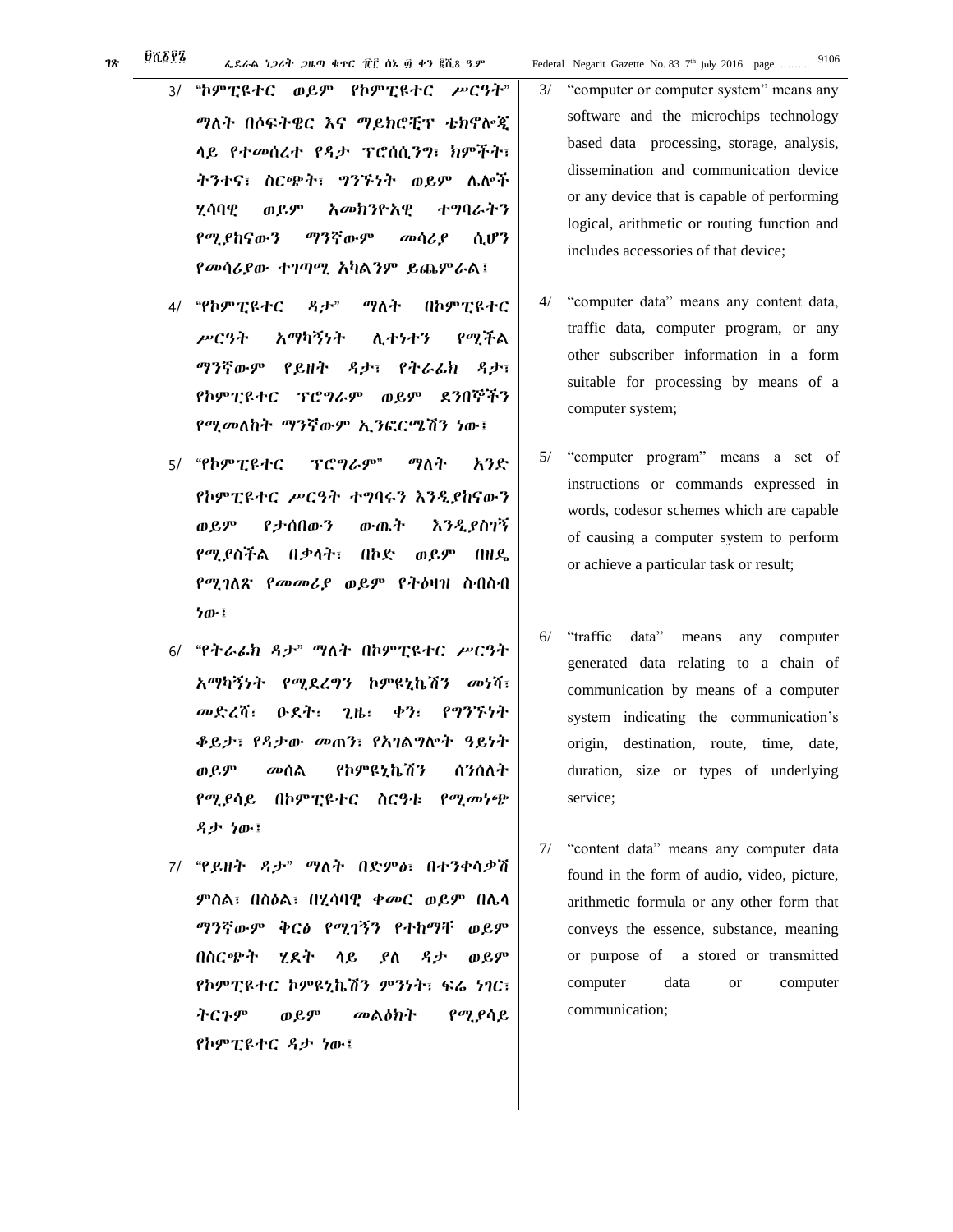**Ø7682** 

- 8/ "ኔትዎርክ" ማለት いんから hH.P በላይ  $0<sub>CD</sub>$ የኮምፒዩተር ሥርዓቶች እርስ በማስተሳሰር አገልግሎት የዳታ ፕሮሰሲንግ ለ*መ*ስጠት ወይም ለማግኘት የሚያስችል ሥርዓት ነው፤
- 9/ "የኮምፒዩተር みず ደህንነት" ማለት የኮምፒዩተር ዳታ እንዳይጠፋ፣ እንዳይቀየር፣ ሳልተፌቀደለት አካል ተደራሽ እንዳይሆን፣ ምስጢራዊነቱ እንዳይጋለዋ ወይም ሌሳ ማንኛውም ጉዳት እንዳይደርስበት *መ*ጠበቅ ነው፤
- $O/$  "ደራሽነት" ማለት ከኮምፒዩተር ስርዓት ጋር ግንኙነት የመፍጠር፣ ወደ ኮምፒዩተር ስርዓቱ የመግባት፣ ዳታ የማከማቸት፣ የተከማቸን ዳታ የማግኘት፣ የማየት፣ የመውሰድ፣ የማንቀሳቀስ፣ ወደ ሌላ ማከማቻ መሳሪያ የመገልበዋ ወይም ሌሳ ማንኛውም የዳታ ፕሮሰሲንግ አገልግሎትን የማግኘት ተግባር ነው፤
- ፲፩/ "ቁልፍ መሰረተ ልማት" ማለት በዚህ አዋጅ ከአንቀቃ 3 እስከ 6 የተመለከተው ማናቸውም የወንጀል ድርጊት ቢፌጸምበት በሕዝብ ደኅንነት ዋቅሞች እና かれんんと ሳይ わፍナኛ ንዳት ሲ ያደርስ የማችል የኮምፒዩተር ሥርዓት፣ ኔትወርክ ወይም ዳታ ነው፤
- ፲፪/ "ጠለፋ" ማለት በኮምዩኒኬሽን ሂደት ሳይ ዳታ $\cdot$ ያለን የኮምፒዩተር ወይም የዳታ ፕሮሰሲንግ አባልግሎት መከታተል፣ መቅዳት፣ ማዳመጥ፣ መውሰድ፣ ማየት፣ መቆጣጠር ወይም ሌላ ተመሳሳይ ድርጊት ነው፤
- ፲፫ "አባልግሎት ሰጪ" ማለት በኮምፒዩተር ስርዓት አማካኝነት ቴክኒካዊ የዳታ ፕሮሰሲንግ ወ ይም ምትክ የግንኙነት ስርዓት አገልግሎት ወይም

two or more computer systems by which data processing service can be provided or received;

- "computer" data security" means  $9/$ the protection of a computer data from deleting, changing, and accessing by unauthorized person, compromising its confidentiality or any other damage;
- 10/ "access" means to communicate with, to enter in, store in, store data in, retrieve, or obtain data from, to view, to receive, move or copy data from a computer system, or otherwise make use of any data processing service thereof:
- 11/ "critical infrastructure" means a computer system, network or data where any of the crimes stipulated under article 3 to 6 of this proclamation, is committed against it, would have a considerable damage on public safety and the national interest;
- 12/ "interception" real-time means surveillance, recording, listening. acquisition, viewing, controlling or any other similar act of data processing service or computer data;
- 13/ "service provider" means a person who provides technical data processing or communication service  $\alpha$ alternative infrastructure to users by means of computer system;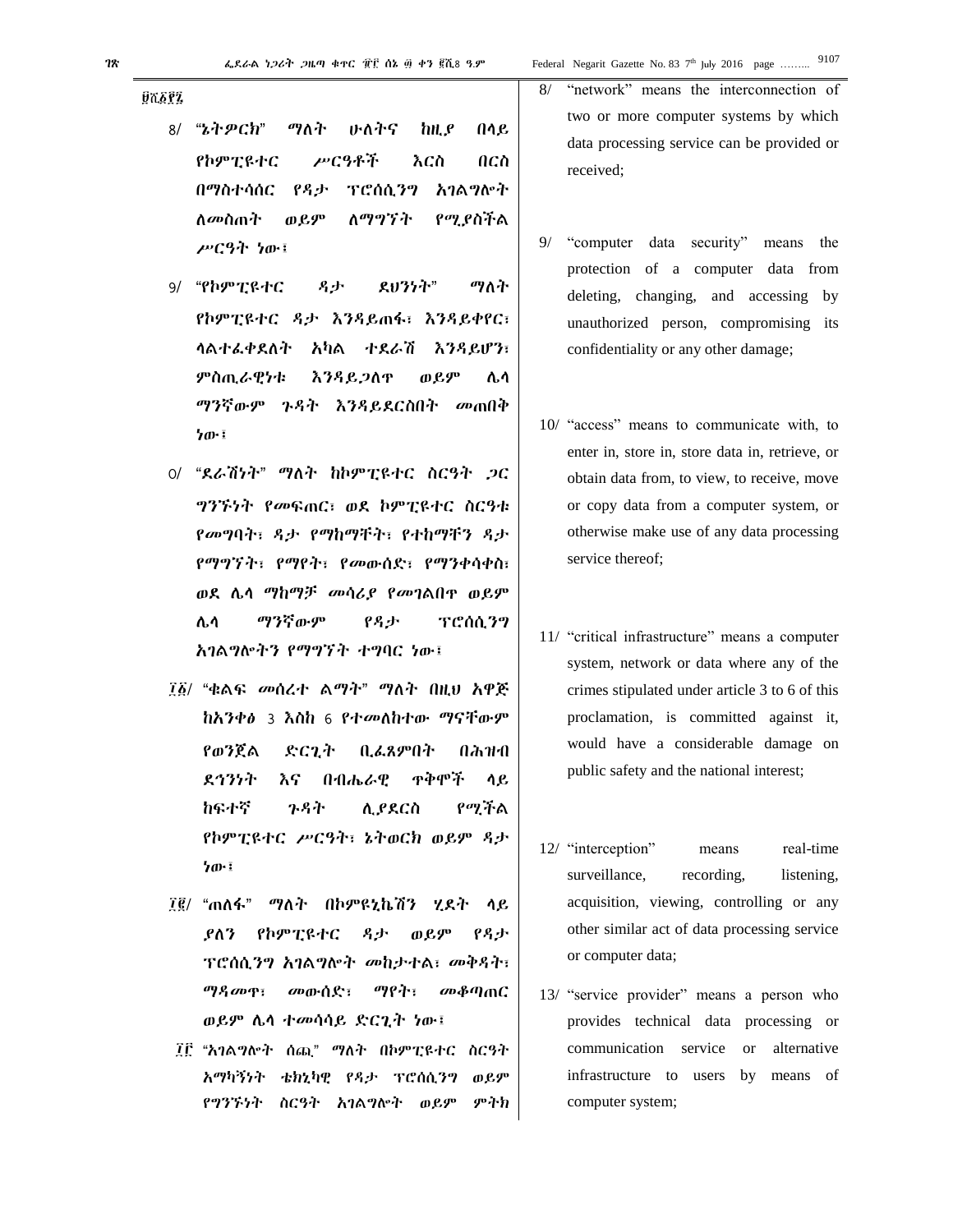መሰረተ ልማት ለተጠቃሚዎች የሚያቀርብ ሰው ነው፤ **Üሺ፩?±** 

- ፲፬/ "ጠቅላይ ዓቃቤ ሕግ" ማለት በህዝብ ተወካዮች ምክር ቤት የተሾመ የፌደራል ጠቅላይ ዓቃቤ ሕግ ኃላፊ ነው፤
- ፲፭/ "ዓቃቤ ሕግ" ማለት በጠቅላይ ዓቃቤ ሕጉ ተሹሞ በዓቃቤያነ ሕግ መተዳደሪያ ደንብ መሠረት የሚተዳደር የሕግ ባለሙያ፤ ሲሆን ጠቅላይ ዓቃቤ ሕጉንና ምክትል ጠቅላይ ዓቃቤያነ ሕግን ይጨምራል፤
- ፲፮/ "መርማሪ አካል" ማለት በሕግ የመመርመር ሥልጣን የተሰጠው አካል ነው፤
- ፲፯/ "ክልል" ማለት በኢትዮጵያ ፌደራላዊ ዲሞክራሲያዊ ሪፐብሊክ ሕገ መንግሥት አንቀጽ ፵፯(፩) የተመለከተዉ ማንኛውም ክልል ሲሆን ለዚህ አዋጅ አፈፃፀም የአዲስ አበባ ከተማ እና የድሬዳዋ ከተማ አስተዳደሮችን ይጨምራል፤
- ፲፰/ "ፖሊስ" ማለት የፌደራል ፖሊስ ወይም የፌደራል ፖሊስ ሥልጣን በውክልና የተሰጠው የክልል ፖሊስ ነው፤
- ፲፱/ "ኤጀንሲ" ማለት የኢንፎርሜሽን መረብ ደህንነት ኤጀንሲ ነው፤
- ፳/ "ሰው" ማለት የተፈጥሮ ሰው ወይም በሕግ የሰውነት መብት የተሰጠው አካል ነው፤
- ፳፩/ ማንኛውም በወንድ ፆታ የተገለጸው ሴትንም ይጨምራል፡፡

14/ "Attorney General" means head of the Federal Attorney General appointed by the House of Peoples Representatives;

- 15 "Public prosecutor" means lawyer appointed by the Attorney General and administered by public prosecutors administration regulation and included the Attorney General and the deputy attorney generals;
- 16/ "investigatory organ" mean a person legally invested with the power of investigation;
- 17/ "regional state" means any state referred to in Article 47(1) of the Constitution of the Federal Democratic Republic of Ethiopia and for the purpose this Proclamation it includes Addis Ababa and Dire Dawa city administrations;
- 18/ "police" mean Federal Police or Regional State Police to whom the power of the Federal Police is delegated;
- 19/ "Agency" mean Information Network Security Agency;
- 20/ "person" means a physical or juridical person;
- 21/ any expression in the masculine gender includes the feminine.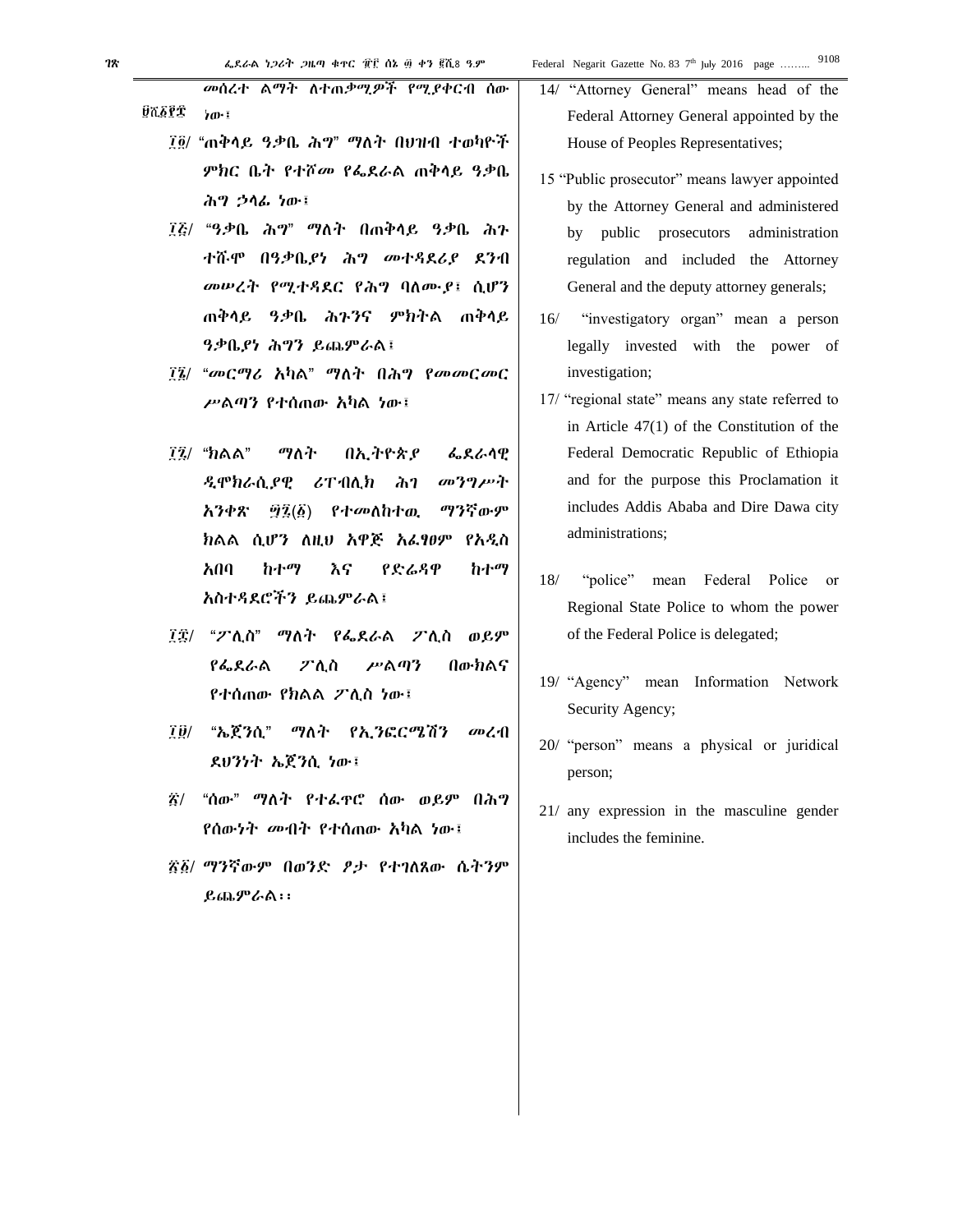**ūkā?ū** 

# <u>ክፍል ሁለት</u> የኮምፒዩተር ወንጀሎች ንኡስ ክፍል አንድ በኮምፒዩተር ሥርዓትና በኮምፒዩተር ዳታ ላይ የሚፈፀሙ ወንጀሎች

### ፫. ሕገ ወጥ ደራሽነት

- 1/ ማንኛውም ሰው ሆነ ብሎ ያለፈቃድ ወይም ከተሰጠው ፈቃድ ውጪ የኮምፒዩተር ስርዓት፣ የኮምፒዩተር ዳታ ወይም ኔትዎርክ ደራሽነት በከፊልም ሆነ በሙሉ ያገኘ እንደሆነ ከሦስት ዓመት በማይበልጥ ቀላል እስራት ወይም ከብር ፴ሺ እስከ ብር ፶ሺ በሚደርስ መቀጮ ወይም በሁለቱም ይቀጣል፡፡
- 2/ በዚህ አንቀጽ ንኡስ አንቀጽ (፪) ላይ የተመለከተው የወንጀል ድርጊት የተፈጸመው፣
	- ሀ) በሕግ የሰውነት መብት ለተሰጠው ተቋም አገልግሎት ብቻ በሚውል የኮምፒዩተር ሥርዓት፣ የኮምፒዩተር ዳታ ወይም ኔትዎርክ ላይ ከሆነ ከሶስት ዓመት እስከ አምስት ዓመት በሚደርስ ጽኑ እስራት እና ከብር ፴ሺ እስከ ብር ፶ሺ በሚደርስ መቀጮ ያስቀጣል፣
	- ለ) በቁልፍ መሠረተ ልማት ላይ ከሆነ ከአምስት ዓመት እስከ አስር ዓመት የሚደርስ ጽኑ እስራት እና ከብር ፶ሺ እስከ ብር ፩፻ሺ በሚደርስ መቀጮ ያስቀጣል፡፡

### **4**. ሕገ ወጥ ጠለፋ

- 1/ ማንኛውም ሰው ሆነ ብሎ ያለፈቃድ ወይም ከተሰጠው ፈቃድ ውጪ ይፋዊ ያልሆነን የኮምፒዩተር ዳታ ወይም የዳታ ፕሮሰሲንግ አገልግሎት የጠለፈ እንደሆነ ከአምስት ዓመት በማይበልጥ ጽኑ እስራት እና ከብር ፲ሺ እስከ ፶ሺ በሚደርስ መቀጮ ይቀጣል፡፡
- 2/ በዚህ አንቀጽ ንኡስ አንቀጽ (1) ላይ የተመለከተው የወንጀል ድርጊት የተፈጸመው:-

# **PART TWO COMPUTER CRIMES SECTION ONE CRIMES AGAINST COMPUTER SYSTEM AND COMPUTER DATA**

### **3. Illegal Access**

- 1/ Whosoever, without authorization or in excess of authorization, intentionally secures access to the whole or any part of computer system, computer data or network shall be punishable with simple imprisonment not exceeding three years or fine from Birr 30,000 to 50, 000 or both.
- 2/ Where the crime stipulated under sub-article (1) of this Article is committed against:
	- a) a computer system, computer data or network that is exclusively destined for the use of a legal person, the punishment shall be rigorous imprisonment from three years to five years and fine from Birr 30,000 to 50,000;
	- b) a critical infrastructure, the punishment shall be rigorous imprisonment from five years to ten years and fine from Birr 50,000 to 100,000.

### **4. Illegal Interception**

- 1/ Whosoever, without authorization or in excess of authorization, intentionally intercepts non-public computer data or data processing service shall be punishable with rigorous imprisonment not exceeding five years and fine from Birr 10,000 to 50,000.
- 2/ Where the crime stipulated under sub-article (1) of this Article is committed against: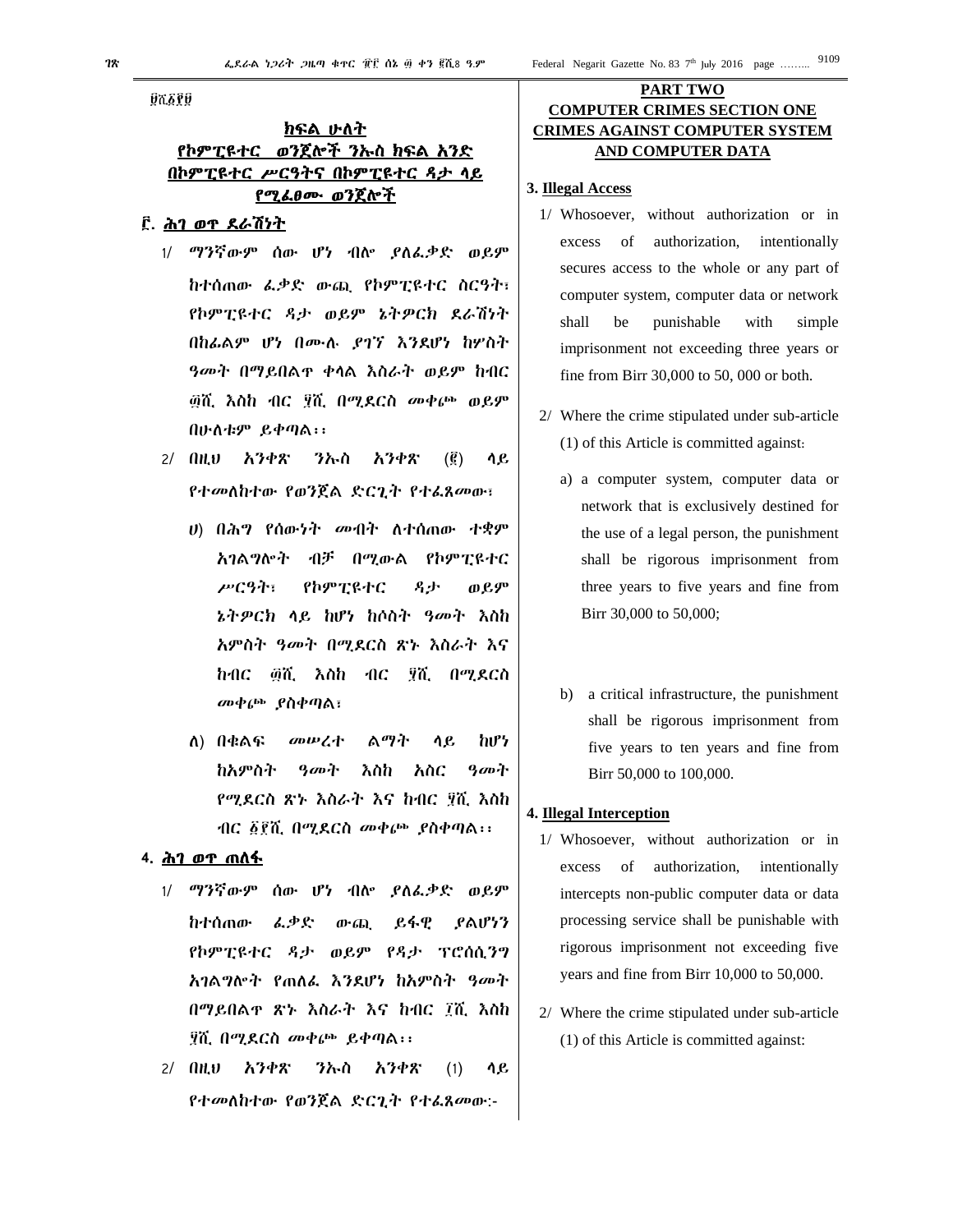**UTEPT** 

- $|U\rangle$  በሕግ የሰውነት መብት ለተሰጠው ተቋም አገልግሎት ብቻ በሚውል የኮምፒዩተር ዳታ ወይም የዳታ ፕሮሰሲንግ አገልግሎት ላይ ከሆነ ከአምስት ዓመት እስከ አስር *ዓመት በሚ*ደርስ ጽኑ እስራት እና ከብር ፶ሺ ሺ እስከ ብር ፩፻ሺ በሚደርስ መቀጮ ያስቀጣል፤
- ለ) በቁልፍ መሥረተ ልማት ላይ ከሆነ ከአስር ዓመት እስከ አስራ አምስት ዓመት በሚደርስ ጽኑ እስራት እና ከብር ፩፻ሺ g p T.  $\omega \phi$  (bb) እስከ  $AC$ በሚደርስ  $P$ ስቀጣል $\cdots$

#### 5. <u>በኮምፒዩተር ሥርዓት ሳይ ጣልቃ መግባት</u>

- $1/$ ማንኛውም ሰው ሆነ ብሎ ያለፌቃድ ወይም ከተሰጠው ፌቃድ ውጪ የኮምፒዩተር ዳታን በማስገባት፣ በማሰራጨት፣ በማዋፋት ወይም የኮምፒዩተር በመስወዋ ሥርዓትን ወይም ኔትወርክን መደበኛ ተግባር በከፊልም ሆነ ሙሉ በሙሉ ያደናቀፌ፣ የወከ፣  $\rho_{0}$  g  $\rho$ ወይም እንዲቋረዋ ያደረገ እንደሆነ ከሶስት *ዓመት እ*ስከ አምስት *ዓመት* በሚደርስ ጽኑ እስራት እና ከብር ፶ሺ በማይበልዋ መቀጮ  $R \phi \eta$ ል።
- $2/$ በዚህ አንቀጽ ንኡስ አንቀጽ  $\left(\vec{\Delta}\right)$ ሳይ የተመለከተው የወንጀል ድርጊት የተፌጸመው፣
	- ሀ) በሕግ የሰውነት መብት ለተሰጠው ተቋም አገልግሎት ብቻ በሚውል የኮምፒዩተር ሥርዓት ላይ ከሆነ ከአምስት ዓመት እስከ አስር ዓመት በሚደርስ ጽኑ እስራት እና  $h$ ብ $c$  ያሺ እስ $h$  ብ $c$   $\delta$ ያሺ በሚደርስ መቀጮ ያስቀጣል፤

a) a computer data or data processing service that is exclusively destined for the use of a legal person, the punishment shall be rigorous imprisonment from five years to ten years and fine from Birr 50,000 to 100,000.

9110

b) a critical infrastructure, the punishment shall be rigorous imprisonment from ten years to fifteen years and fine from Birr 100,000 to 200,000.

### 5. Interference with Computer System

- 1/ Whosoever, without authorization or in of authorization, intentionally excess hinders, impairs, interrupts or disrupts the proper functioning of the whole or any part computer system  $\mathbf{b} \mathbf{v}$ inputting. οf transmitting, deleting or altering computer data shall be punishable with rigorous imprisonment from three years to five years and fine not exceeding Birr 50,000.
- 2/ where the crime stipulated under sub-article (1) of this Article is committed against:
	- a) a computer system that is exclusively destined for the use of a legal person, the punishment shall be rigorous imprisonment from five years to ten years and fine from Birr 50,000 to 100,000;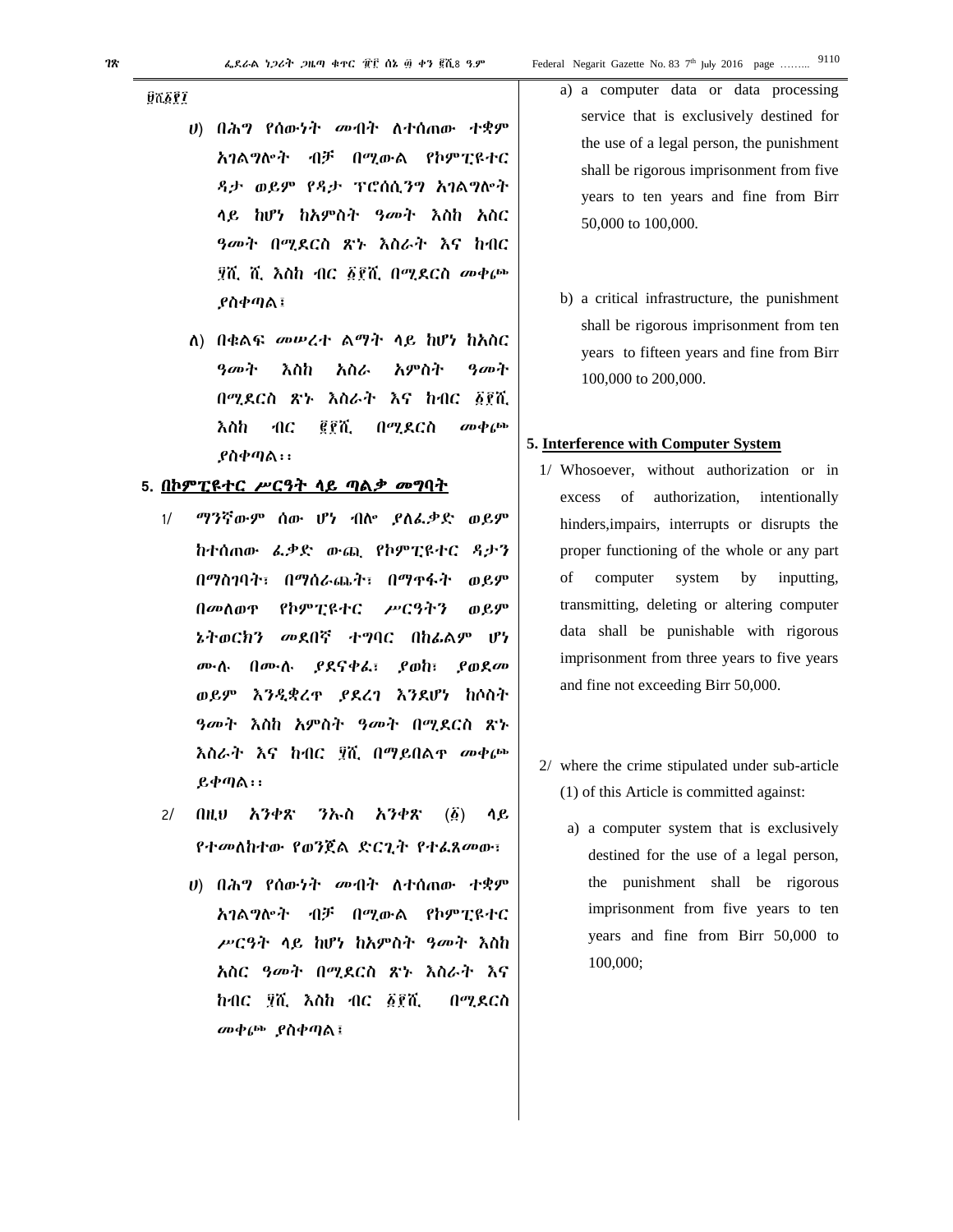**Ú**tāria

ለ) በቁልፍ መሠረተ ልማት ላይ ከሆነ ከአስር ዓመት እስከ አስራ አምስት ዓመት በሚደርስ ጽኑ እስራት እና ከብር ፩፻ሺ እስከ ብር ፪፻ሺ በሚደርስ መቀጮ ወይም ነገሩ ከባድ በሆነ ጊዜ ከአስራ አምስት ዓመት እስከ ሃያ ዓመት በሚደርስ ፅኑ እስራት እና ከብር ፪፻ሺ እስከ ብር ፭፻ሺ በሚደርስ መቀጮ ያስቀጣል፡፡

#### **6**. በኮምፒዩተር ዳታ ላይ ጉዳት ማድረስ

- 1/ ማንኛውም ሰው ሆነ ብሎ ያለፈቃድ ወይም ከተሰጠው ፈቃድ ውጪ የኮምፒዩተር ዳታን የለወጠ፣ ያጠፋ፣ ያፈነ፣ ትርጉም እንዳይኖረው ወይም ጥቅም እንዳይሰጥ ወይም ለሕጋዊ ተጠቃሚዎች ተደራሽ እንዳይሆን ያደረገ እንደሆነ ከሦስት ዓመት በማይበልጥ ጽኑ እስራት እና ከብር ፴ሺ በማይበልጥ መቀጮ ይቀጣል፡፡
- 2/ በዚህ አንቀጽ ንኡስ አንቀፅ (፩) ላይ የተመለከተው የወንጀል ድርጊት የተፈጸመው፣
	- ሀ) በሕግ የሰውነት መብት ለተሰጠው ተቋም አገልግሎት ብቻ በሚውል የኮምፒዩተር ዳታ ላይ ከሆነ ከሦስት ዓመት እስከ አምስት ዓመት በሚደርስ ጽኑ እስራት እና ከብር ፴ሺ እስከ ብር ፶ሺ በሚደርስ መቀጮ ያስቀጣል፤
	- ለ) በቁልፍ መሠረተ ልማት ላይ ከሆነ ከአምስት ዓመት እስከ አስር ዓመት የሚደርስ ጽኑ እስራት እና ከብር ፶ሺ እስከ ብር ፩፻ሺ በሚደርስ መቀጮ ያስቀጣል፡፡

# **7**. ከኮምፒዩተር መሣሪያና ዳታ አጠቃቀም ጋር የተያያዙ ወንጀሎች

1/ ማንኛውም ሰው በኮምፒዩተር ሥርዓት፣

b) a critical infrastructure, the punishment shall be rigorous imprisonment from ten years to fifteen years and fine from Birr 100,000 to 200,000 or, in serious case, rigorous imprisonment from fifteen years to twentey years and fine from Birr 200,000 to 500,000.

#### **6. Causing Damage to Computer Data**

- 1/ Whosoever, without authorization or in excess of authorization, intentionally alters, deletes, suppresses a computer data, renders it meaningless, useless or inaccessible to authorized users shall be punishable with rigorous imprisonment not exceeding three years and fine not exceeding Birr 30,000.
- 2/ Where the crime stipulated under subarticle (1) of this Article is committed against:
	- a) a computer data that is exclusively destined for the use of a legal person, the punishment shall be rigorous imprisonment from three years to five years and fine from Birr 30,000 to 50,000;
	- b) a critical infrastructure, the punishment shall be rigorous imprisonment from five years to ten years and fine from Birr 50,000 to 100,000.
- **7. Criminal Acts Related to Usage of Computer Devices and Data** 
	- 1/ Whosoever, knowing that it can cause damage to computer system, computer data or network, intentionally transmits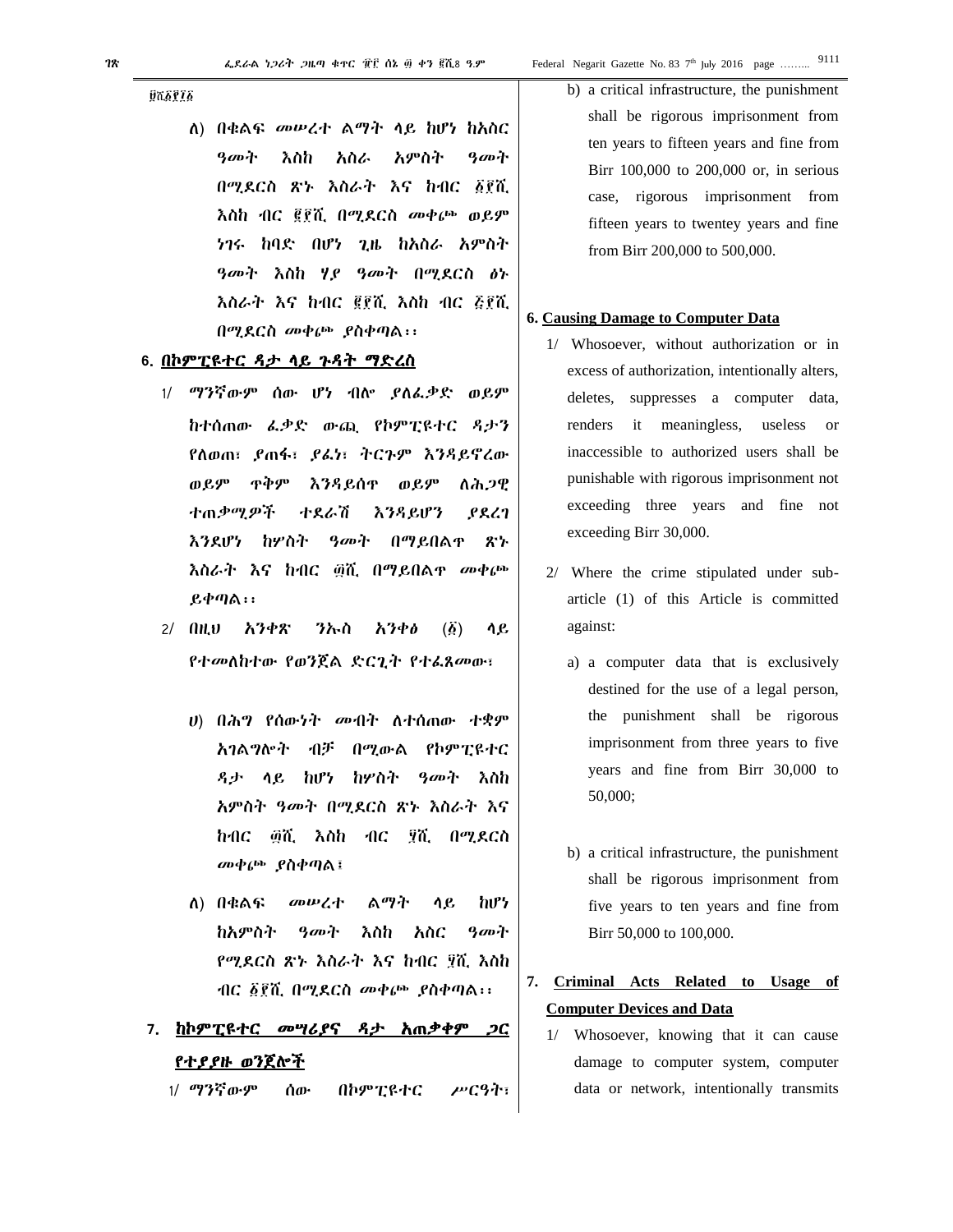- በኮምፒዩተር ዳታ ወይም በኔትዎርክ ላይ <sup>፱ሺ፩፻፻፪</sup> ት ሊ*ያ*ደርሱ እንደሚችሉ እ*ያ*ወቀ ለዚህ ዓላማ ተብለው የተመረቱ ወይም የተሻሻሉ የኮምፒዩተር ፕሮግራሞችን ሆነ ብሎ በኮምፒዩተር ሥርዓት አማካኝነት ያሰራጨ እንደሆነ ከአምስት ዓመት በማይበልጥ ቀላል እስራት ወይም ከብር ፴ሺ በማይበልጥ መቀጮ ይቀጣል።
	- 2/ ማንኛውም ሰው በዚህ አዋጅ ከአንቀጽ 3 እስከ 6 የተዘረዘሩትን የወንጀል ድርጊቶች ለማስፈጸሚያ እንደሚውሉ እያወቀ ለዚህ ዓላማ የሚውሉ የኮምፒዩተር መሣሪያዎችን ወይም የኮምፒዩተር ዳታዎችን ሆን ብሎ ወደ ሀገር ውስጥ ያስገባ፣ ያመረተ፣ ለሽያጭ ያቀረበ፣ ያከፋፈለ ወይም ሌሎች እንዲያገኙት ያመቻቸ እንደሆነ ከአምስት ዓመት በማይበልጥ ጽኑ እስራትና ከብር ፲ሺ እስከ ብር ፶ሺ በሚደርስ መቀጮ ይቀጣል።
	- 3/ ማንኛውም ሰው በዚህ አዋጅ ከአንቀጽ 3 እስከ 6 የተዘረዘሩትን የወንጀል ድርጊቶች ለመፈፀም በማሰብ በዚህ አንቀጽ ንዑስ አንቀጽ (1) ወይም (2) የተመለከቱትን የኮምፒዩተር መሳሪያዎች ወይም ዳታዎች ይዞ የተገኘ እንደሆነ ከሦስት ዓመት በማይበልጥ ቀላል እስራት ወይም ከብር ፭ሺ እስከ ብር ፴ሺ በሚደርስ መቀጮ ይቀጣል።
	- 4/ ማንኛውም ሰው ሆነ ብሎ ያለፈቃድ ወይም ከተሰጠው ፈቃድ ውጭ የኮምፒዩተር ሥርዓት፣ የኮምፒዩተር ዳታ ወይም ኔትዎርክ ደራሽነት ማግኘት የሚያስችል የኮምፒዩተር ፕሮግራም፣ የምስጢር ኮድ፣ ቁልፍ፣ የይለፍ ቃል ወይም ሌላ መሰል ዳታ ይፋ ያደረገ ወይም ለሌላ ሰው አሳልፎ የሰጠ እንደሆነ ከአምስት ዓመት በማይበልጥ ቀላል እስራት ወይም ነገሩ ከባድ በሆነ ጊዜ እስከ አምስት ዓመት በሚደርስ ጽኑ

any computer program exclusively designed or adapted for this purpose shall be punishable with simple imprisonment not exceeding five years or fine not exceeding Birr 30,000.

- 2/ Whosoever, knowing that it is to be used for the commission of unlawful act specified under Articles 3 to 6 of this Proclamation, intentionally imports, produces, offers for sale, distributes or makes available any computer device or computer program designed or adapted exclusively for the purpose of committing such crimes shall be punishable with rigorous imprisonment not exceeding five years and fine from Birr 10,000 to 50,000.
- 3/ Whosoever possesses any computer devices or data specified under sub-article (1) or (2) of this Article with the intention to further the commission of any of the crimes specified under Articles 3 to 6 of this Proclamation shall be punishable with simple imprisonment not exceeding three years or fine from Birr 5,000 to 30, 000.
- Whosoever, without authorization or in excess of authorization, intentionally discloses or transfers any computer program, secret code, key, password or any other similar data for gaining access to a computer system, computer data or network shall be punishable with simple imprisonment not exceeding five years or in serious cases with rigorous imprisonment not exceeding five years and fine from Birr 10,000 to 50,000.

9112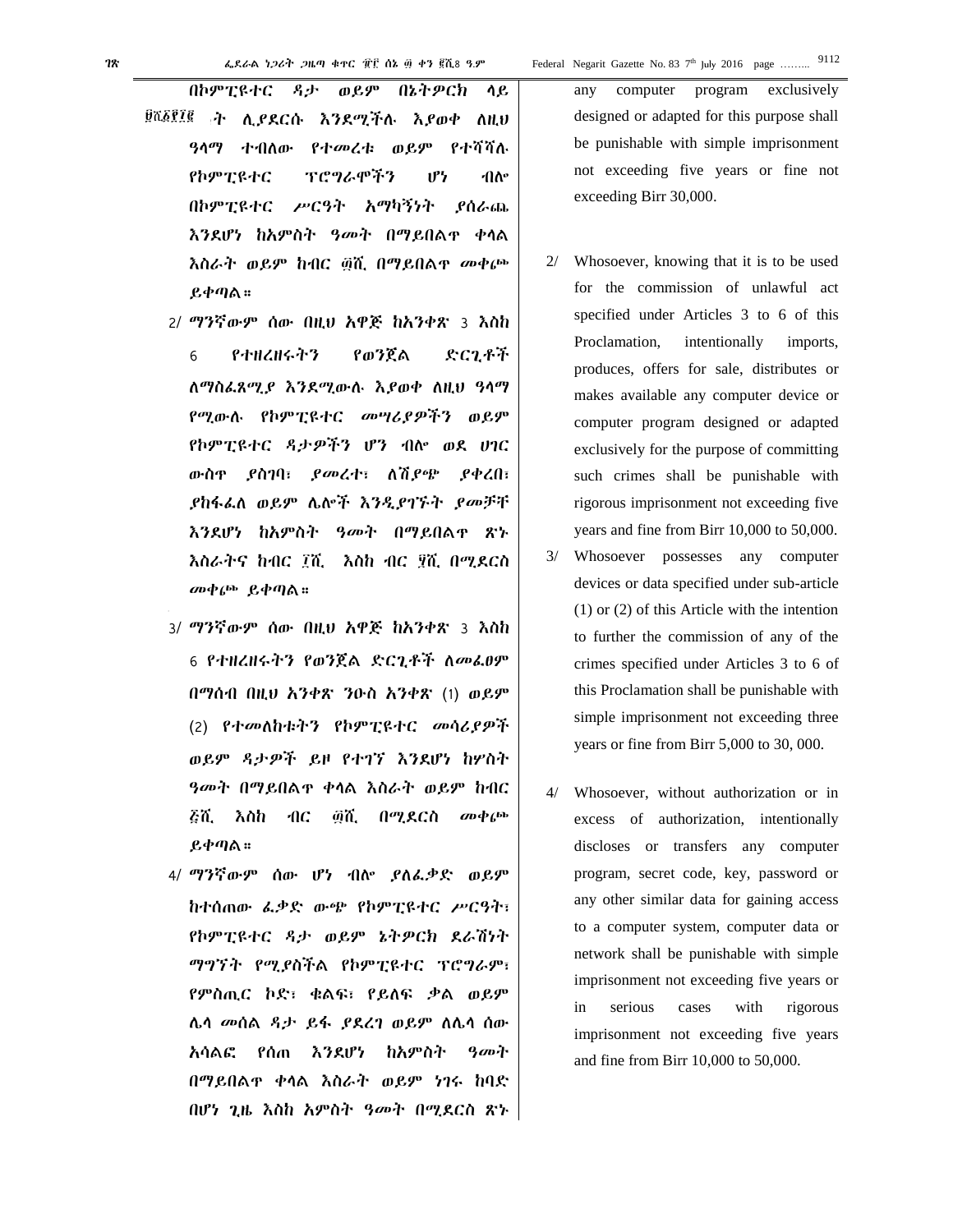5/ Where the crime stipulated under subarticle (4) of this Article is committed negligently, the punishment shall be simple imprisonment not exceeding one year and fine not exceeding Birr 10,000.

#### **8. Aggravated Cases**

Where the crime stipulated under Article 3 to 6 of this Proclamation is committed:

- a) against a computer data or a computer system or network which is designated as top secrete by the concerned body for military interest or international relation, or
- b) while the country is at a state of emergency or threat,the punishment shall be rigorous imprisonment from fifteen years to twenty five years.

# **SECTION TWO COMPUTER RELATED FORGERY, FRAUD AND THEFT**

### **9. Computer Related Forgery**

Whosoever falsifies a computer data, makes false computer data or makes use of such data to injure the rights or interests of another or to procure for himself or for another person any undue right or advantage shall be punishable with simple imprisonment not exceeding three years and fine not exceeding Birr 30,000 or in a serious cases with rigorous imprisonment not exceeding ten years and fine from Birr 10,000 to 100,000.

እስራት እና ከብር ፲ሺ እስከ ብር ፶ሺ በሚደርስ መቀጮ ይቀጣል። 5/ በዚህ አንቀጽ ንኡስ አንቀፅ (4) ላይ የተመለከተውን የወንጀል ድርጊት በቸልተኝነት የተፈፀመ እንደሆነ ቅጣቱ ከአንድ ዓመት የማይበልጥ ቀላል እስራት እና ከብር ፲ሺ <u>ŨሺĀŶĪſ</u>

የማይበልጥ መቀጮ ይሆናል።

**8**. ከባድ ሁኔታዎች

በዚህ አዋጅ ከአንቀጽ 3 እስከ 6 የተመለከተው ማንኛውም የወንጀል ድርጊት የተፈፀመው፡-

- ሀ) ለወታደራዊ ጥቅም ወይም ለዓለም አቀፍ ግንኙነት ሲባል በሚመለከተው አካል ጥብቅ ምስጢር ተብሎ በተሰየመ የኮምፒዩተር ዳታ ወይም ዳታው በሚገኝበት የኮምፒዩተር ሥርዓት ወይም ኔትዎርክ ላይ ከሆነ፤ወይም
- ለ) አስቸኳይ ጊዜ አዋጅ በታወጀበት ወይም ሀገሪቱ በአስጊ ሁኔታ ላይ በምትገኝበት ወቅት ከሆነ፤ ቅጣቱ ከአስራ አምስት ዓመት እስከ ሃያ አምስት ዓመት በሚደርስ ጽኑ እስራት ይሆናል፡፡

# <u>ንኡስ ክፍል ሁለት</u> በኮምፒዩተር አማካኝነት የሚፈፀሙ የማጭበርበር፣ <u>የማታለል እና የስርቆት ወንጀሎች</u>

### **9**. የኮምፒዩተር ዳታን ወደ ሐሰት መለወጥ

ማንኛውም ሰው የሌላውን ሰው መብት ወይም ጥቅም ለመጉዳት ወይም ለራሱ ወይም ለሌላ ሰው ተገቢ ያልሆነ ማናቸውንም መብት ወይም ጥቅም ለማግኘት ወይም ለማስገኘት በማሰብ ሕጋዊ ውጤት ያለውን ወይም ሊኖረው የሚችለውን የኮምፒዩተር ዳታ ወደ ሐሰት የለወጠ ወይም ሐሰተኛ የኮምፒዩተር ዳታ ያዘጋጀ ወይም በዚሁ የተገለገለ እንደሆነ ከሦስት ዓመት በማይበልጥ ቀላል እሥራት እና ከ፴ሺ ብር በማይበልጥ መቀጮ ወይም ወንጀሉ ከባድ በሆነ ጊዜ ከአስር ዓመት በማይበልጥ ጽኑ እስራት እና ከብር ፲ሺ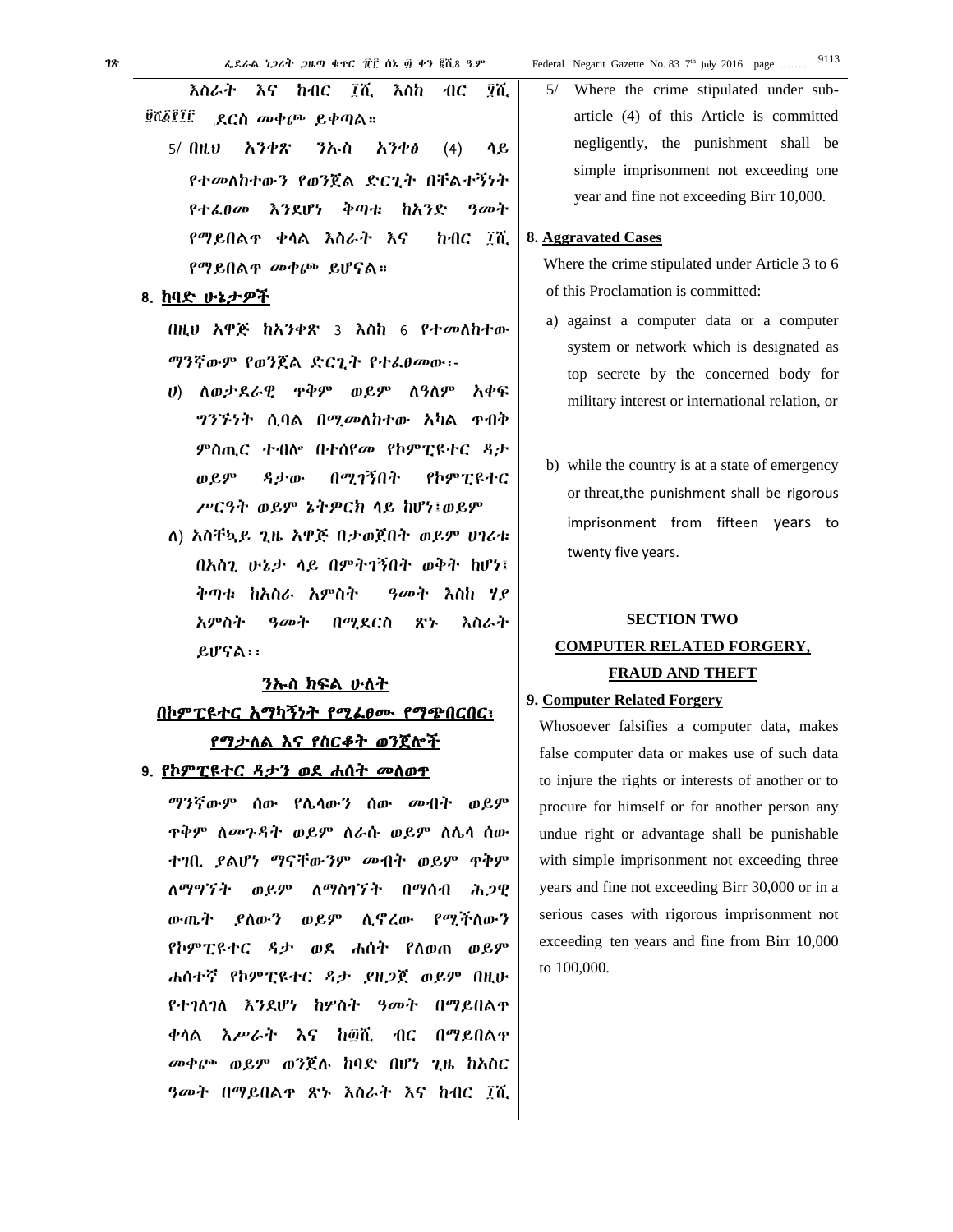#### እስከ ብር ፩፻ሺ በሚደርስ መቀጮ ይቀጣል፡፡

#### øñøriø

#### ፲. በኮምፒዩተር አማካኝነት የሚፈፀም የማታለል ወንጀል

- 1/ ማንኛውም ሰው አሳሳች የኮምፒዩተር ዳታዎችን በማሰራጨት፣ የራሱን ማንነት ወይም ሁኔታ በመሰወር ወይም መግለጽ የሚገባውን ነገር በመደበቅ ወይም የሌላውን ሰው የተሳሳተ እምነት በመጠቀም፣ ሌላውን ሰው አታልሎ የራሱን ወይም የሶስተኛ ወገንን ማንኛውም ጥቅም የሚጎዳ ድርጊት እንዲፈጽም ያደረገው እንደሆነ ከአምስት ዓመት በማይበልጥ ጽኑ እስራት እና ከብር ፶ሺ በማይበልጥ መቀጮ ይቀጣል፡፡
- 2/ ማንኛውም ሰው በተጭበረበረ መንገድ የማይገባ ጥቅም ለማግኘት ወይም ለሌላ ሰው ለማስገኘት የኮምፒዩተር ዳታን በመለወጥ፣ በማጥፋት ወይም ሌላ ማንኛውም ጉዳት በማድረስ በሌላ ሰው ላይ ኢኮኖሚያዊ ጉዳት ያደረሰ እንደሆነ ከአምስት ዓመት በማይበልጥ ጽኑ እስራት እና ከብር ፲ሺ እስከ ብር ፶ሺ በሚደርስ መቀጮ ወይም ወንጀሉ ከባድ በሆነ ጊዜ እስከ አስር ዓመት በሚደርስ ጽኑ እስራት እና ከብር ፲ሺ እስከ ብር ፩፻ሺ በሚደርስ መቀጮ ይቀጣል።

# ፲፩. የኤሌክትሮኒክ ማንነት ስርቆት

ማንኛውም ሰው በዚህ አዋጅ አንቀጽ ፲ ላይ የተመለከተውን የወንጀል ድርጊት ለመፈፀም በማሰብ ወይም ለሌላ ማንኛውም ዓላማ የሌላን ሰው የኤሌክትሮኒክ ማንነት የሚያረጋግጥ ዳታ ያለባለቤቱ ፈቃድ በኮምፒዩተር ሥርዓት አማካኝነት ያመረተ፣ ያገኘ፣ የሸጠ፣ ይዞ የተገኘ ወይም ለሌላ ሰው ያስተላለፈ እንደሆነ ከአምስት ዓመት በማይበልጥ ቀላል እስራት ወይም ከብር ፶ሺ በማይበልጥ መቀጮ ይቀጣል፡፡

#### **10. Computer Related Fraud**

- 1/ Whosoever fraudulently causes a person to act in a manner prejudicial to his rights or those of third person by distributing misleading computer data, misrepresenting his status, concealing facts which he had a duty to reveal or taking advantage of the person's erroneous beliefs, shall be punishable with rigorous imprisonment not exceeding five years and fine not exceeding Birr 50,000.
- Whosoever, with fraudulent intent of procuring any benefit for himself or for another person, causes economic loss to another person by any change, deletion or any other damage of computer data shall be punishable with rigorous imprisonment not exceeding five years and fine from Birr 10,000 to 50,000 or in serious cases with rigorous imprisonment not exceeding ten years and fine from Birr 10,000 to 100,000.

#### **11. Electronic Identity Theft**

Whosoever, with intent to commit criminal act specified under Article 10 of this Proclamation or for any other purpose produces, obtains, sales, possesses or transfers any data identifying electronic identity of another person without authorization of that person shall be punishable with simple imprisonment not exceeding five years or fine not exceeding Birr 50,000.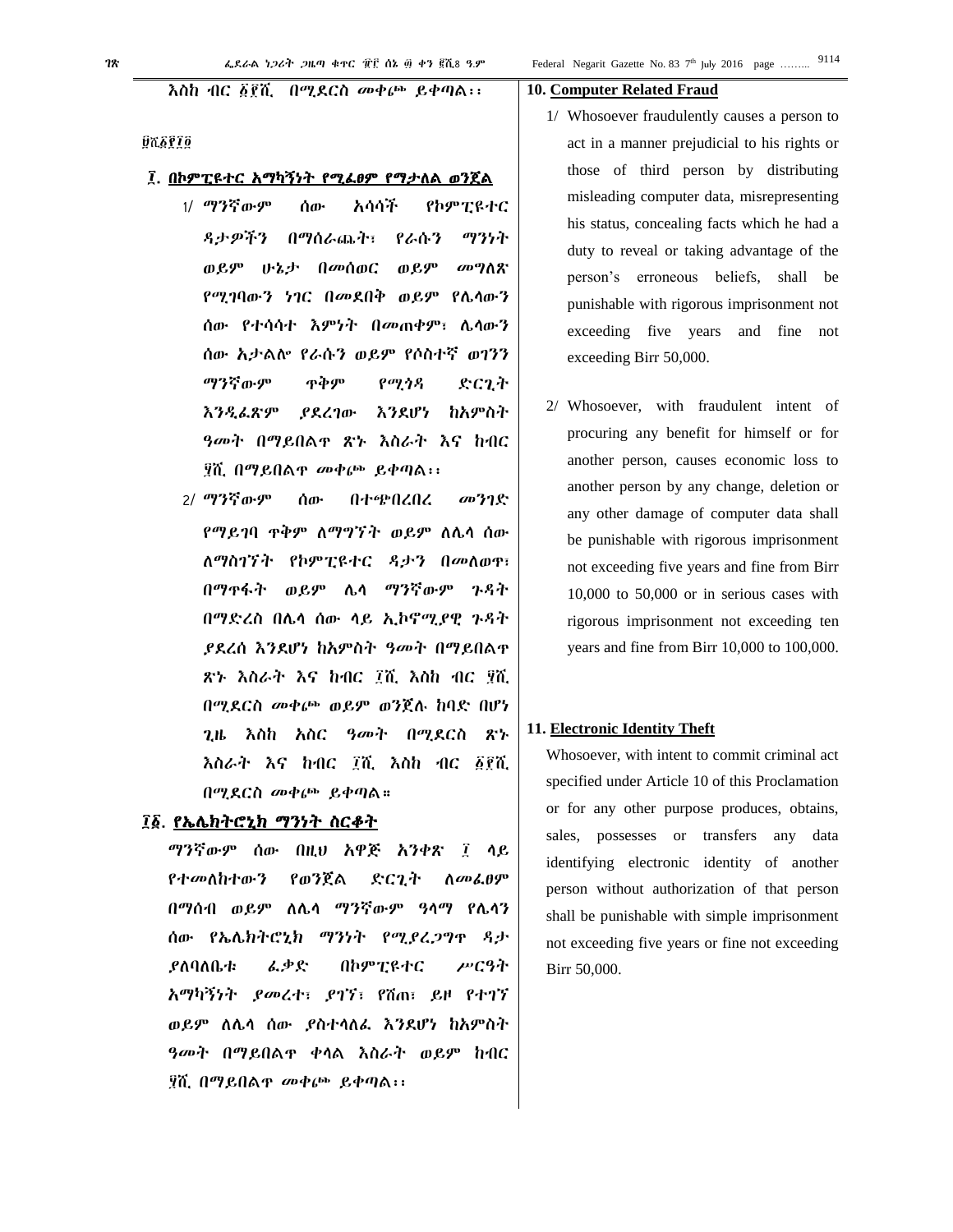**ÚTEPIE** 

# <u>ንኡስ ክፍል ሦስት</u> ስለሕገወዋ የይዘት ዳታ

፲፪. ስአካስ መጠን ባልደረሱ ልጆች ላይ የሚፌፀሙ ፀያፍ <u>ወይም ለመልካም ጠባይ ተቃራኒ የሆኑ ወንጀሎች</u>

δ/ ማንኛውም ሰው፣

- ሀ) ለአካለ መጠን ያልደረሰ ልጅ ወሲባዊ ድርጊት በግልጽ ሲፌጽም የሚያሳይ፣ ወይም
- ለ) አዋቂ ሰው ለአካለ መጠን ያልደረሰ ልጅ መስሎ ወሲባዊ ድርጊት በግልጽ ሲፌፅም የሚያሳይ፣ ስዕሳዊ *መግ*ለጫ፣ *2*`ስተር፣ ቪዲዮ ወይም ምስል የኮምፒዩተር ሥርዓትን በመጠቀም ሆነ ብሎ ያዘጋጀ፣ *ያስራ*ጫ፣ ለሽ*ያጭ ያቀረበ*፣ *ያከ*ፋፌስ፣ ሌሎች እንዲያገኙት ያመቻቸ ወይም ያለ ፌቃድ ይዞ የተገኘ እንደሆነ ከሦስት ዓመት እስከ አስር ዓመት በሚደርስ ጽኑ እስራት ይቀጣል።
- <u>፪</u>/ ማንኛውም ሰው ወሲባዊ ይዘት የሳቸውን ንግግሮችን፣ ስዕሎችን፣ የጽሁፍ መልእክቶችን ቪዲዮችን ጠ *P.*ም በኮምፒዩተር アピッキ አማካኝነት በማሰራጨት ወይም በመላክ ስአካለ መጠን ያልደረሰ ልጅን ለወሲባዊ ድርጊት ያነሳሳ ወይም የመለመለ እንደሆነ ከአምስት *ዓመት እ*ስከ አስር *ዓመት በሚ*ደርስ ጽኑ እስራት ይቀጣል።

# ፲፫. በሰዎች ነፃነትና ከብር ላይ የሚፌፀሙ ወንጀሎች

ማንኛውም ሰው ሆነ ብሎ፣

*፩/ የኮምፒዩተር ሥርዓትን በመ*ጠቀም በሚያሰራጨው

# **SECTION THREE ILLEGAL CONTENT DATA**

# 12. Obscene or Indecent Crimes Committed **Against Minors**

- 1/ Whosoever intentionally produces, transmits, sales, distributes, makes available or possesses without authorization any picture, poster, video or image through a computer system that depicts:
	- a) a minor engaged in sexually explicit conduct: or
	- a person appearing to be a minor b) engaged in sexually explicit conduct; shall be punishable with rigorous imprisonment from three years to ten years.

2/ Whosoever entices or solicits a minor for sexual explicit conduct by transmitting or sending erotic speeches, pictures, text messages or videos through computer system shall be punishable with rigorous imprisonment from five years to ten years.

# 13. Crimes against Liberty and Reputation of **Persons**

Whosoever intentionally:

1/intimidates or threatens another person or his families with serious danger or injury by disseminating any writing, video, audio or any other image through a computer systems shall be punishable, with simple imprisonment not exceeding three years or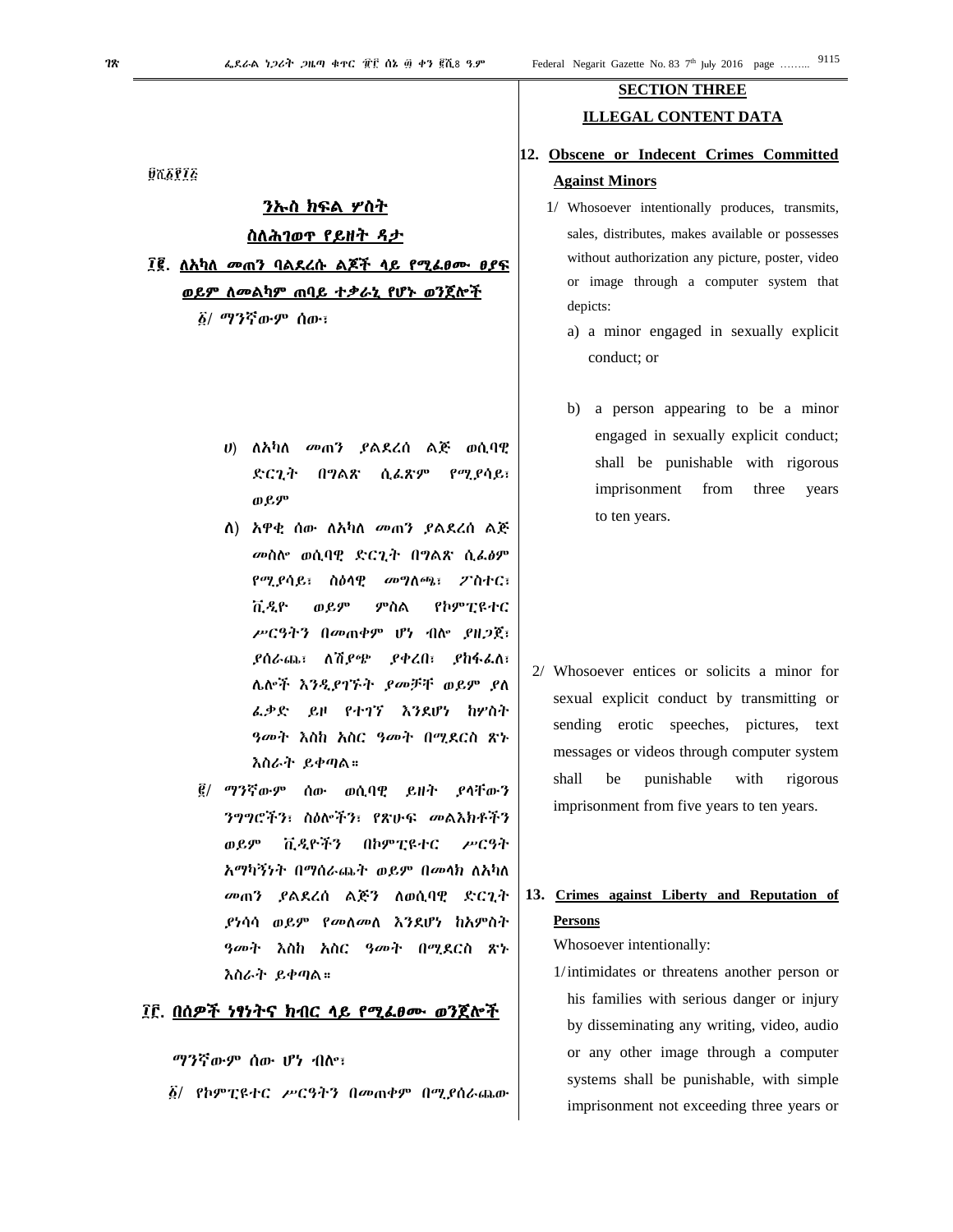ጽሁፍ፣ ንግግር፣ ቪዲዮ ወይም ስዕል አማካኝነት በሌላ ሰው ወይም በተጎጂው ቤተሰቦች ላይ ከባድ ጉዳት ወይም አደጋ ለማድረስ በማሰብ <sup>፱ሺ፩፻፻፮</sup> ١ፌራራ ወይም የዛተ እንደሆነ ከሦስተ ዓመት በማይበልጥ ቀላል እስራት ወይም

- እንደወንጀሉ ከባድነት ከአምስት ዓመት በማይበልጥ ጽኑ እስራት ይቀጣል፤
- ፪/ ተጎጂውን ወይም ቤተሰቦቹን የሚመለከት መረጃ ወይም መልእክት በኮምፒዩተር ሥርዓት አማካኝነት በተደጋጋሚ በመላክ፣ በማሰራጨት ወይም የተበዳዩን የኮምፒዩተር ኮምዩኒኬሽን በመከታተል ፍርሃትን፣ ስጋትን ወይም የሥነ-ልቦና ጫናን የፈጠረ እንደሆነ ከአምስት ዓመት በማይበልጥ ቀላል እስራት ወይም እንደወንጀሉ ከባድነት ከአስር ዓመት በማይበልጥ ጽኑ እስራት ይቀጣል፤
- ፫/ የሌላን ሰው ክብር ወይም መልካም ስም የሚያጎድፍ ጽሁፍ፣ ንግግር፣ ስዕል ወይም ተንቀሳቃሽ ምስል በኮምፒዩተር ሥርዓት አማካኝነት ያሰራጨ እንደሆነ፣ የግል አቤቱታ ሲቀርብበት ከሦስት ዓመት በማይበልጥ ቀላል እስራት ወይም ከብር ፴ሺ በማይበልጥ መቀጮ ወይም በሁለቱም ይቀጣል፡፡

#### ፲፬. በሕዝብ ደህንነት ላይ የሚፈፀሙ ወንጀሎች

በኢትዮጵያ ፌደራላዊ ዲሞክራሲያዊ ሪፐብሊክ የወንጀል ህግ አንቀፅ ፪፻፶፯ የተደነገገው እንደተጠበቀ ሆኖ በማንኛውም ሰው ሆነ ብሎ በህብረተሰቡ መካከል አመጽ፣ ሁከት ወይም ግጭት እንዲፈጠር የሚያነሳሳ ጽሁፍ፣ ተንቀሳቃሽ ምስል፣ ድምጽ ወይም ማንኛውንም ሌላ ምስል በኮምፒዩተር ሥርዓት አማካኝነት ያሰራጨ እንደሆነ ከሦስት ዓመት በማይበልጥ ጽኑ እስራት ይቀጣል፡፡

# ፲፭. በኮምፒዩተር ስርዓት አማካኝነት ስለሚሰራጭ ማስታወቂያ

in a serious cases with rigorous imprisonment not exceeding five years.

 $^{th}$  July 2016 page .........

- 2/ causes fear, threat or psychological strain on another person by sending or by repeatedly transmitting information about the victim or his families through computer system or by keeping the victim's computer communication under surveillance shall be punishable with simple imprisonment not exceeding five years or in serious case with rigorous imprisonment not exceeding ten years.
- 3/disseminates any writing, video, audio or any other image through a computer system that is defamatory to the honor or reputation of another person shall be punishable, upon complaint, with simple imprisonment not exceeding three years or fine not exceeding Birr 30,000or both.

### **14. Crimes against Public Security**

Without prejudice to the provisions Article 257 of the Criminal Code of the Federal Democratic Republic of Ethiopia, Whosoever intentionally disseminates through a computer system any written, video, audio or any other picture that incitesviolence, chaos or conflict among people shall be punishable with rigorous imprisonment not exceeding three years.

# **15. Dissemination of Advertisement through computer system**

1/Whosoever, with intent to advertise or sell any product or service, disseminates advertisement messages through e-mail or related computer address without prior consent from the recipient shall be

9116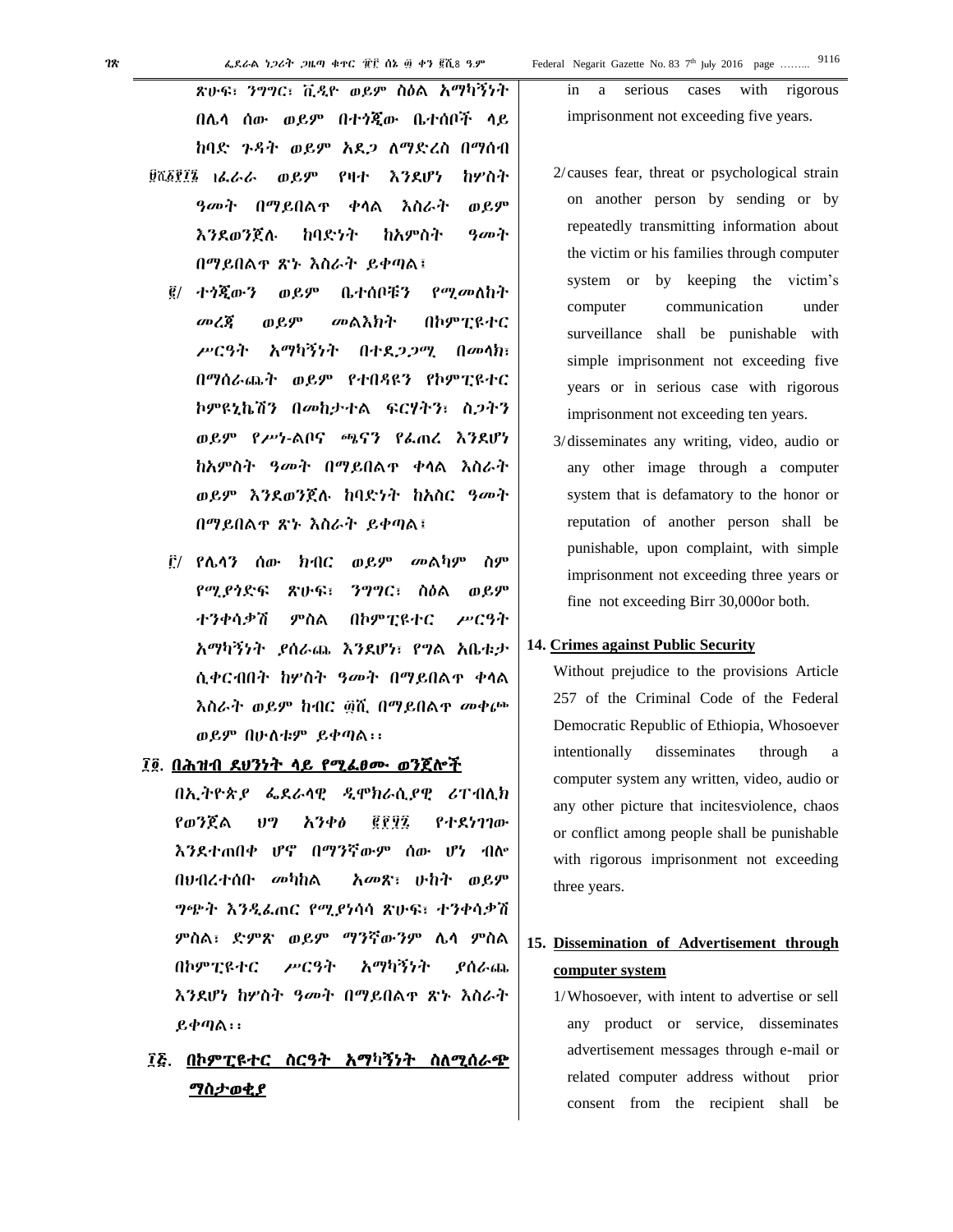- ፩/ ማንኛውም ሰው ምርትን ወይም አገልግሎትን ለማስተዋወቅ ወይም ለሽያጭ ለማቅረብ ሆነ ብሎ የማስታወቂያ መልዕክቶችን ያለተቀባዩ ፈቃድ በኢሜይል ወይም መሰል የኮምፒዩተር አድራሻ አማካኝነት ያሰራጨ እንደሆነ ከሦስት ዓመት በማይበልጥ ቀላል እስራት እና ከብር ፴ሺ በማይበልጥ መቀጮ ወይም ወንጀሉ ከባድ በሆነ ጊዜ ከአምስት ዓመት በማይበልጥ ፅኑ እስራት እና ከብር ፶ሺ በማይበልጥ መቀጮ ይቀጣል፡፡
- 2/ የዚህ አንቀጽ ንኡስ አንቀጽ (፩) ድንጋጌ ቢኖርም፡-
	- ሀ) ማስታወቂያው በዋናነት ደንበኞችን ከአዳዲስ ምርቶች ወይም አገልግሎቶች ጋር ለማስተዋወቅ ያለመ ከሆነና ደንበኞቹ ፈቃደኛ ከሆኑ፣ ወይም
	- ለ) የላኪውን ትክክለኛ ማንነት፣ አድራሻ እና የመልእክቱ ተቀባይ ተመሳሳይነት ያላቸው መልእክቶችን በቀጣይነት ላለመቀበል የሚያስችል ቀላልና ትክክለኛ አማራጭ የያዘ ከሆነ በወንጀል አያስጠይቅም።

#### ፲፮. ስለአገልግሎት ሰጪዎች የወንጀል ተጠያቂነት

ማንኛውም አገልግሎት ሰጪ በሚያስተዳድረው የኮምፒዩተር ሥርዓት አማካኝነት ለተሰራጨ ማንኛውም የሦስተኛ ወገን ሕገወጥ የይዘት ዳታ በሚከተሉት ሁኔታዎች በዚህ አዋጅ ከአንቀጽ ፲፪ እስከ ፲፬ በተመለከቱት ድንጋጌዎች መሠረት በወንጀል ተጠያቂ ይሆናል፤

- ፩/ ሕገ-ወጥ የይዘት ዳታውን በማሰራጨት ወይም አርትኦት በማድረግ በቀጥታ የተሳተፈ ከሆነ፤
- ፪/ ሕገ-ወጥ የይዘት ዳታ መሆኑን እንዳወቀ ዳታውን ለማስወገድ ወይም ተደራሽ እንዳይሆን ለማድረግ ወዲያውኑ እርምጃ ያልወሰደ ከሆነ፤ ወይም

punishable with simple imprisonment not exceeding three years and fine not exceeding Birr 30,000. or, in serious case, with rigorous imprisonment not exceeding five years and fine not exceeding Birr 50,000.

- 2/ Notwithstanding the provision of subarticle (1) of this Article, dissemination of commercial advertisement through email account shall not be punishable provided that:
	- a) the primary purpose of the advertisement is to introduce customers with new products or services and the customers have willing; or
	- b) the advertisement contains valid identity and address of the sender, and valid and simple way for the recipient to reject or unsubscribe receipt of further advertisement from the same source.

#### **16. Criminal Liability of Service Providers**

A service provider shall be criminally liable in accordance with Articles 12 to 14, of this Proclamation for any illegal computer content data disseminated through its computer systems by third parties, if it has:

- 1/ directly involved in the dissemination or edition of the contentdata;
- 2/ upon obtaining actual knowledge that the content data is illegal, failed to take any measure to remove or to disable access to the content data; or
- 3/ failed to take appropriate measure to remove or to disable access to the content data upon obtaining notice from competent administrative authorities.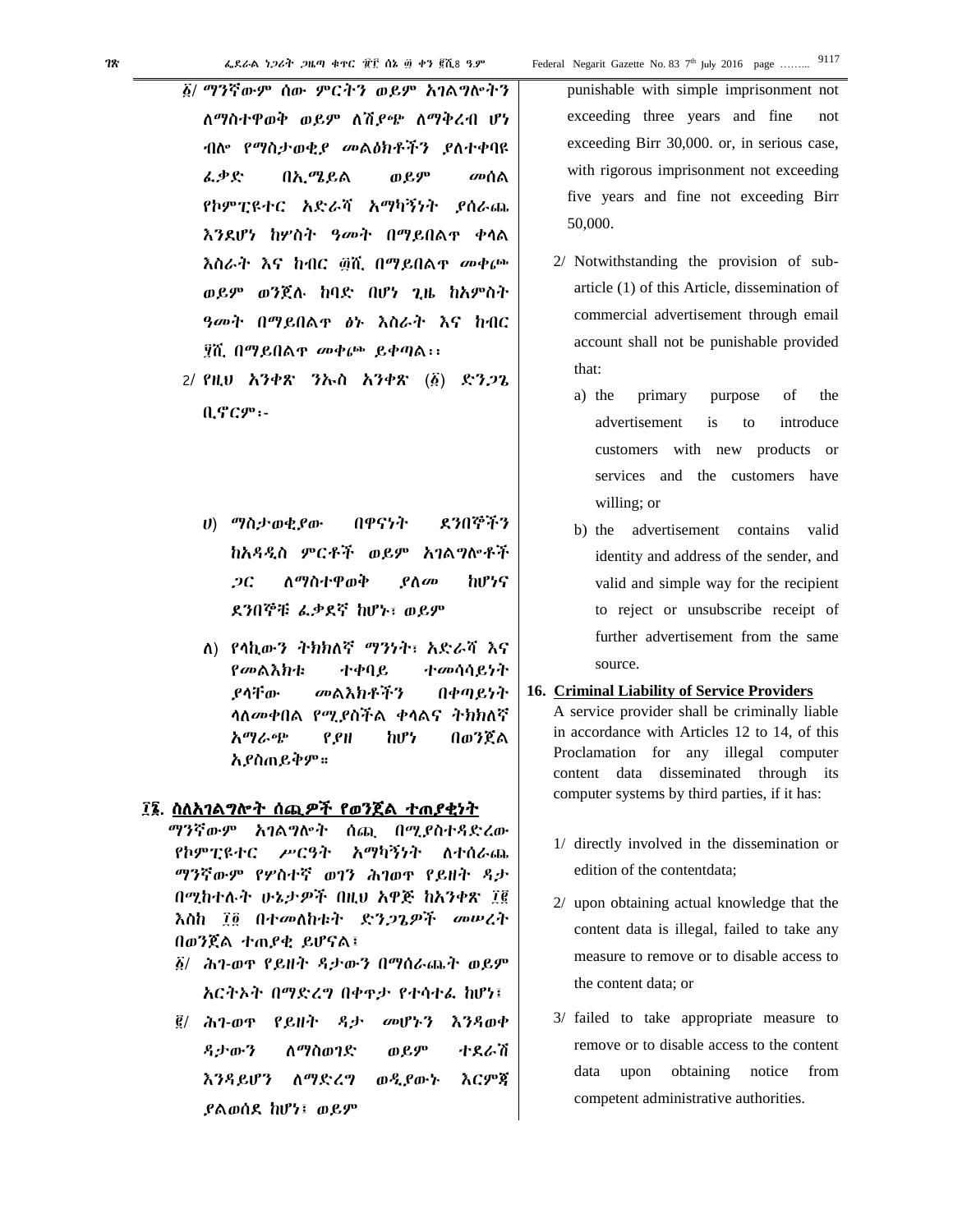፫/ ሕገ-ወጥ የይዘት ዳታውን እንዲያስወግድ ወይም ተደራሽ እንዳይሆን እንዲያደርግ በሚመለከተው አካል ተነግሮት ተገቢ እርምጃ ሳይወስድ የቀረ ፱ሺ፩፻፲፰ ንደሆነ፡፡

# ንኡስ ክፍል አራት ስለሌሎች ወንጀሎች

# ፲፯. የመተባበር ግዴታን ስለመጣስና የምርመራ ሂደትን ስለማደናቀፍ

ማንኛውም ሰው፡-

- ፩/ በዚህ አዋጅ አንቀጽ ፳፬(፪)፣ አንቀፅ ፳፭(፮)፣ አንቀፅ ፴(፪)፣አንቀፅ ፴፩(፪) ወይም አንቀፅ ፴፪(፬) መሰረት የተጣለበትን የመተባበር ግዴታ ያልተወጣ እንደሆነ ከአንድ ዓመት በማይበልጥ ቀላል እስራት ወይም ከብር ፲ሺ በማይበልጥ በመቀጮ ይቀጣል፤
- 2/ በዚህ አዋጅ መሠረት የሚከናወን የኮምፒዩተር ወንጀል ምርመራ ሂደትን ሆነ ብሎ ያደናቀፈ እንደሆነ ከአምስት ዓመት በማይበልጥ ጽኑ እስራት እና ከብር ፶ሺ በማይበልጥ መቀጮ ይቀጣል።

# ፲፰. በሌላ ሕግ ስለተደነገገ የወንጀል ድርጊት

በዚህ ክፍል ከተደነገጉት ወንጀሎች ውጭ ሌላ ወንጀል በኮምፒዩተር ሥርዓት አማካይነት የተፈጸመ እንደሆነ አግባብነት ያለው ሕግ ተፈፃሚ ይሆናል፡፡

# ፲፱. ተደራራቢ ወንጀሎች

በኮምፒዩተር ሥርዓት አማካይነት የሚፈፀም ማናቸውም ዓይነት ወንጀል በልዩ ሕጎች ወይም በወንጀል ሕግ የሚያስቀጣ ሌላ ወንጀል አስከትሎ እንደሆነ፤ ለዚሁ ወንጀል ተገቢነት ያለው ድንጋጌ በተደራቢነት ተፈፃሚ ይሆናል፡፡

፳. በሕግ የሰውነት መብት የተሰጠው አካል ላይ <u>የሚጣል ቅጣት</u>

> በኢትዮጵያ ፌደራላዊ ዲሞክራሲያዊ ሪፐብሊክ የወንጀል ሕግ አንቀጽ ፺ (፩)፣ (፫) እና (፬) ላይ የተደነገገው ቢኖርም በዚህ ክፍል የተመለከተውን ወንጀል የፈፀመው በሕግ

# **SECTION FOUR OTHER OFFENCES**

- **17. Failure to Cooperate and Hindrance of Investigation**  Whosoever:
	- 1/fails to comply with the obligations provided for under of Article 24(2) Article 25(6), Article 30 (2), Article 31(2) or Article 32 (4) of this Proclamation shall be punishable with simple imprisonment not exceeding one year or fine not exceeding Birr 10,000;
	- 2/intentionally hinders the investigation process of computer crimes conducted pursuant to this Proclamation shall be punishable with rigorous imprisonment not exceeding five years and fine not exceeding Birr 50,000.
- **18. Criminal Act Stipulated in Other Laws**

Where any crime other than those provided for under this Part is committed by means of a computer, the relevant law shall apply.

### **19. Concurrent Crimes**

Where any of the criminal acts provided for under this Part has resulted in the commission of another crime punishable under any special law or criminal code, the relevant provision shall apply concurrently.

#### **20. Penalty Imposed on Juridical Person**

Notwithstanding Article 90 (1), (3) and (4) of the Criminal Code of the Federal Democratic Republic of Ethiopia, where any offence stipulated under this Part is committed by juridical person,

1/ the penalty shall be fine from Birr 50,000 to 500,000 for a crime punishable with fine;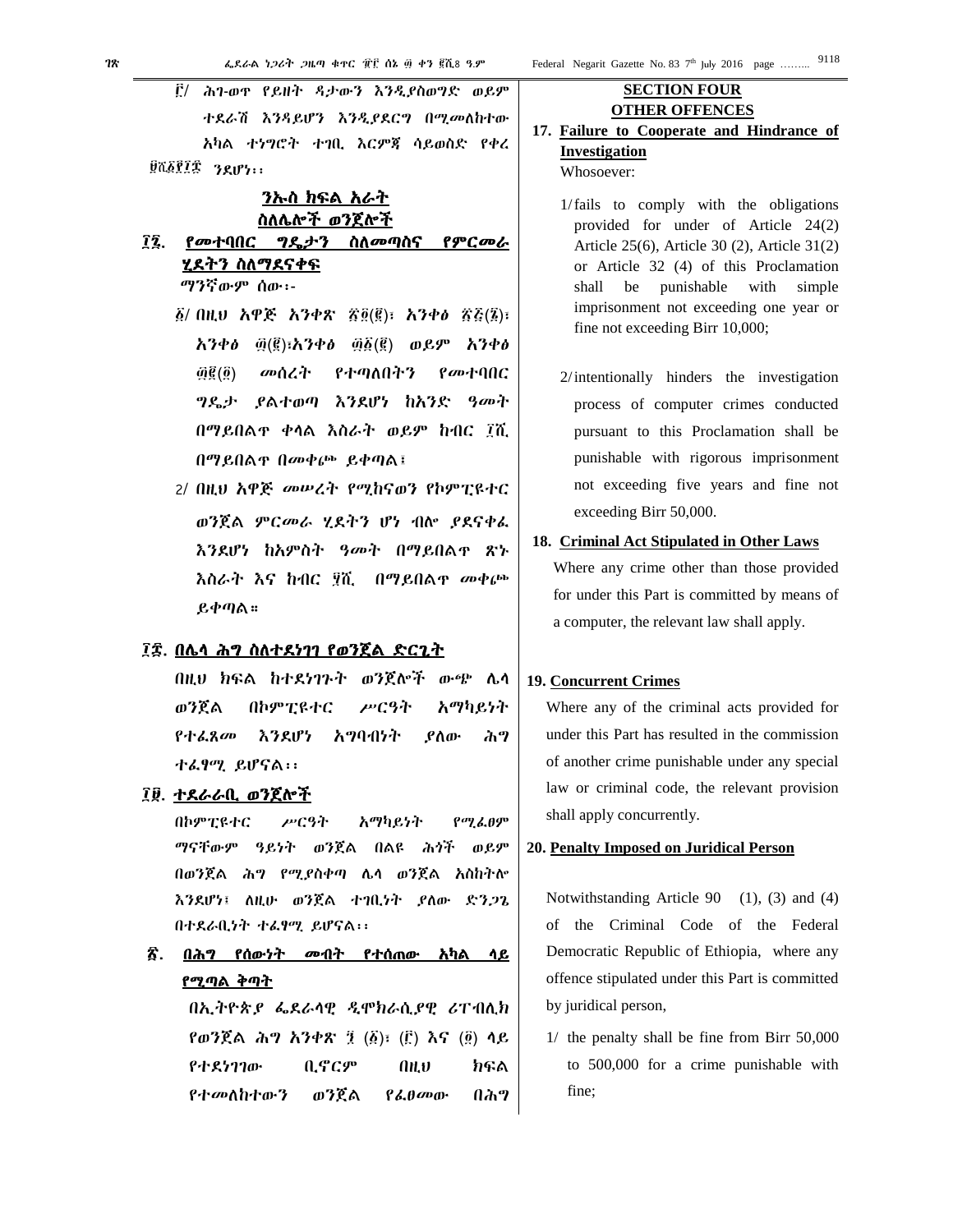| 78 | ፌደራል ነጋሪት ጋዜጣ ቁተር ፹፫ ሰኔ ፴ ቀን ፪ሺ8 ዓ.ም                  | Federal Negarit Gazette No. 83 7               |
|----|-------------------------------------------------------|------------------------------------------------|
|    | ሰውነት መብት በተሰጠው እካል ሲሆን፣                               | $2/$ when<br>the penal                         |
|    | ፩/ ለወንጀለ የተጣለው ቅጣት መቀ <sub></sub> ጮ<br>hv7            | imprisonment, the p                            |
|    | ኩብር ፶ሺ እስከ ብር ፭፻ሺ<br><i>መቀ</i> ጮው                     | a) a fine not excee                            |
|    | QUESTIQ<br>ይሆናል፡፡                                     | crime<br>punish                                |
|    | ፪/ ለወንጀለ የተጣለው ቅጣት የእስራት ቅጣት                          | imprisonment                                   |
|    | ከሆነ የቅጣቱ መጠን፡-                                        | years,                                         |
|    | ሀ) እስከ <i>ሦ</i> ስት <i>ዓመት</i> ቀላል<br>እስራት             | b) a fine not excee                            |
|    | ለሚያስቀጣ ወንጀል እስከ ብር _ ፶ሺ፤                              | crime<br>punish                                |
|    |                                                       | imprisonment no                                |
|    |                                                       | c) a fine not excee                            |
|    | ለ) እስከ አምስት    ዓመት ቀላል እስራት                           | crime<br>punisha                               |
|    | ለሚያስቀጣ ወንጀል እስከ ብር ፩፻ሺ፣                               | imprisonment no                                |
|    |                                                       | d) a fine not exceed                           |
|    | ሐ) እስከ አምስት    ዓመት ጽኑ<br>እስራት                         | crime<br>punisha                               |
|    | ለሚያስቀጣ ወንጀል እስከ ብር ፩፻፶ሺ፣                              | imprisonment no<br>e) a fine of up to          |
|    |                                                       | laid down in                                   |
|    | <i>መ</i> ) እስከ<br>አስር <i>ዓመት</i> ጽኑ<br>እስራት           | Article for a o                                |
|    | ለሚያስቀጣ ወንጀል እስከ ብር ፪፻ሺ፣                               | rigorous impris                                |
|    |                                                       | years.                                         |
|    | <i>ω</i> ) ከአስር <i>ዓመት</i> በላይ ጽኑ<br>እስራት             |                                                |
|    | የሚያስቀጣ ወንጀል ሲሆን በዚህ አንቀጽ                              | 3/ Where fine is e<br>punishment for a         |
|    | ንዑስ አንቀጽ $(\vec{\beta})$ እስከተመለከተው                    | fold.                                          |
|    | ከፍተኛ<br><i>መቀ</i> ጮ<br>መጠን<br><b>ስመድረስ</b>            |                                                |
|    | በሚችል፣ መቀጮ ይቀጣል፡፡                                      | PART TI<br><b>PREVENTIVE AND</b>               |
|    | ፫/ ለወንጀለ የተጣለው ቅጣት <i>መ</i> ቀጮ ሆኖ                     | <b>MEASU</b>                                   |
|    | በግልጽ ከተመላከተ መቀጮው<br>መጠኑ                               | 21. Principle                                  |
|    | አምስት እዋፍ ይሆናል፡፡                                       | The prevention, inves                          |
|    | <u>ክፍል ሦስት</u>                                        | procedures provided in                         |
|    | <u>የመከላከልና የምርመራ ሂደቶች</u>                             | of this Proclamation sh                        |
|    | <u>ኛ፩. መርሀ</u>                                        | applied in a manner th                         |
|    | በዚህ ክፍል እና በክፍል አራት ስር የተደነገጉት                        | human and democratic                           |
|    | ስነ ስርዓቶች፣ የምርመራ ሂደቶች እና የማስረጃ                         | the Constitution of th                         |
|    | ድንጋጌዎች በሀገ መንግስቱ እና አገሪቷ ተቀብሳ                         | Republic of Ethiopia<br>agreements ratified by |
|    | ባፀደቀቻቸው ዓለምአቀፍ ስምምነቶች<br><b>T</b>                     | 22. General                                    |
|    | <i>ያገኙ</i> ሰብዓዊና ዲሞክራሲ <i>ያ</i> ዊ መብቶች ባረ <i>ጋ</i> ገጠ | 1/Computer<br>crime                            |
|    | መልኩ ተፌፃሚ መሆን አለባቸው፡፡                                  | investigation shal                             |

lty provided for is penalty shall be: eding 50,000 Birr for a nable with simple not exceeding three

eding 100,000 Birr for a nable with simple ot exceeding five years,

- eding 150,000 Birr for a able with rigorous ot exceeding five years,
- ding  $200,000$  Birr for a able with rigorous ot exceeding ten years,
- the general maximum sub-article (1) of this crime punishable with sonment exceeding ten
- expressly provided as crime, it shall be five

### **HREE INVESTIGATIVE MEASURES**

stigation and evidence n this Part and Part Four hall be implemented and nat ensure protection for rights guaranteed under he Federal Democratic and all international the country.

e prevention and investigation shall be conducted in accordance with the provisions of this Part.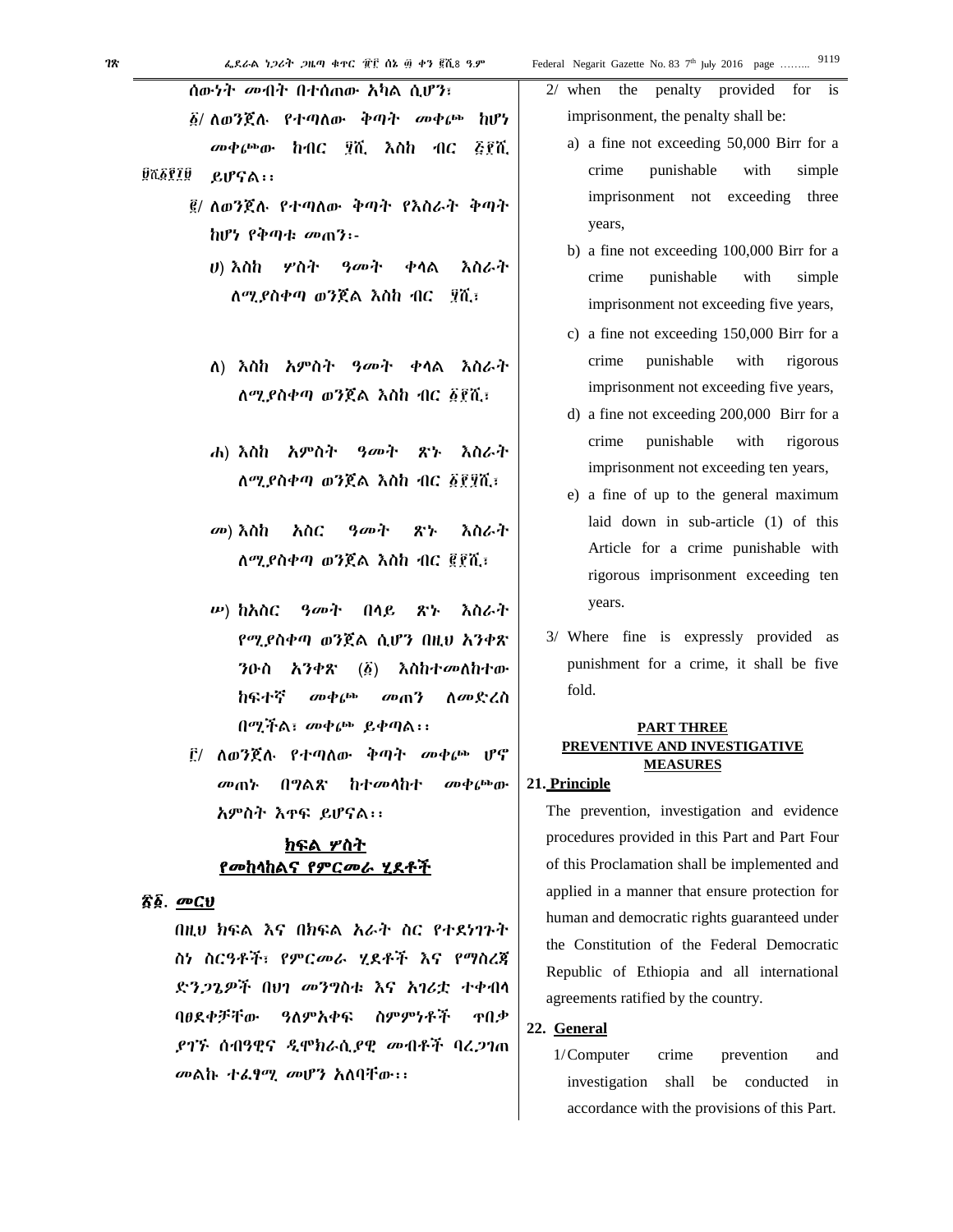# ፳፪. ጠቅሳሳ

- ወንጀልን ፩/ የኮምፒዩተር የመከላከልና የምርመራ ሃደት በዚህ ክፍል ድንጋጌዎች
- ፱ሺ፩፻፳ መሰረት ይከናወናል።
	- ፪/ የዚህ ክፍል ድንጋጌዎች እንደተጠበቁ ሆነው በዚህ ሀግ በግልፅ ባልተሽፌኑ ጉዳዮች ላይ የወንጀል ሕግ እና ሌሎች አግባብነት ያሳቸው የሕግ ድንጋጌዎች በኮምፒዩተር ወንጀሎች ሳይም ተፌፃሚ ይሆናሉ።

### ሽ፫ የመመርመር ሥልጣን

- ፩/ በዚህ አዋጅ የተደነገጉ ወንጀሎችን አቃቤ ሕግ እና ፖሊስ በጋራ የመመርመር ስልጣን አላቸው፤ አቃቤ ሕግም የምርመራ ሂደቱን  $\rho$ መራል፡፡
- ፪/ ኤጀንሲው በኮምፒዩተር ወንጀል ምርመራ ሃደት <u>እንዲያደርግ</u> ሲጠየቅ ድጋፍ አስፌሳጊውን ቴክኒካዊ ድጋፍ ይሰጣል፣ በምርመራ ሂደት የተገኙ መረጃዎችን ማስረጀዎችን ይተነትናል፤ እንዳስፌላጊነቱ  $P \phi C \Omega$ ል፡፡

# <u>ኛ፬. የኮምፒዩተር ዳታን ይዞ ስለማቆየት</u>

- δ/ በሌሎች ሕጎች የተደነገገው እንደተጠበቀ ሆኖ ማንኛውም አንልማሎት ሰጭ አካል በኮምዩኒኬሽን ሂደት ላይ ያለን የኮምፒዩተር ትራፊክ ዳታ ወይም ከዳታ ፕሮሰሲንግ አገልግሎት ጋር በተያያዘ የሚያገኛቸውን የትራፊክ ዳታዎች ቢያንስ ለአንድ ዓመት ይዞ ማቆየት ይኖርበታል፡፡
- ፪/ በፍርድ ቤት ትዕዛዝ መሰረት እንዲገለዋ ካልተወሰነ በስተቀር ዳታው በምስጢር መያዝ አለበት፡፡

# ፳፭. የኮምፒዩተር ዳታን ስለማሰባሰብ

በሌሎች ሕጎች የተደነገጉ ልዩ ふとナダネ እንደተጠበቁ ሆነው፣

የኮምፒዩተር ወንጀልን  $\delta/$ ለ*መከ*ሳከል እና 2/Without prejudice the provisions of this Part, for issues not clearly covered in this law, the provisions of the Criminal Code and other relevant laws shall be applicable to computer crimes.

#### 23. Investigative Power

- 1/ The public prosecutor and police shall have joint power to investigate criminal acts provided for in this Proclamation. And the public prosecutor shall lead  $th$ e investigation process.
- $2/$  Where requested to support the investigation process, the Agency shall provide technical support, conduct analysis on collected information, and provide evidences if necessary.

#### 24. Retention of Computer Data

- 1/ Without prejudice to any provision stipulated in other laws, any service provider shall retain the computer traffic data disseminated through its computer systems or traffic data relating to data processing or communication service for one year.
- 2/ The data shall be kept in secret unless the court orders for disclosure.

#### 25. Real-time Collection of Computer Data

Without prejudice special provisions stipulated under other laws,

1/ to prevent computer crimes and collect evidence related information, the investigatory organ may, request court warrant to intercept in real-time or conduct surveillance, on computer data, data processing service, or internet and other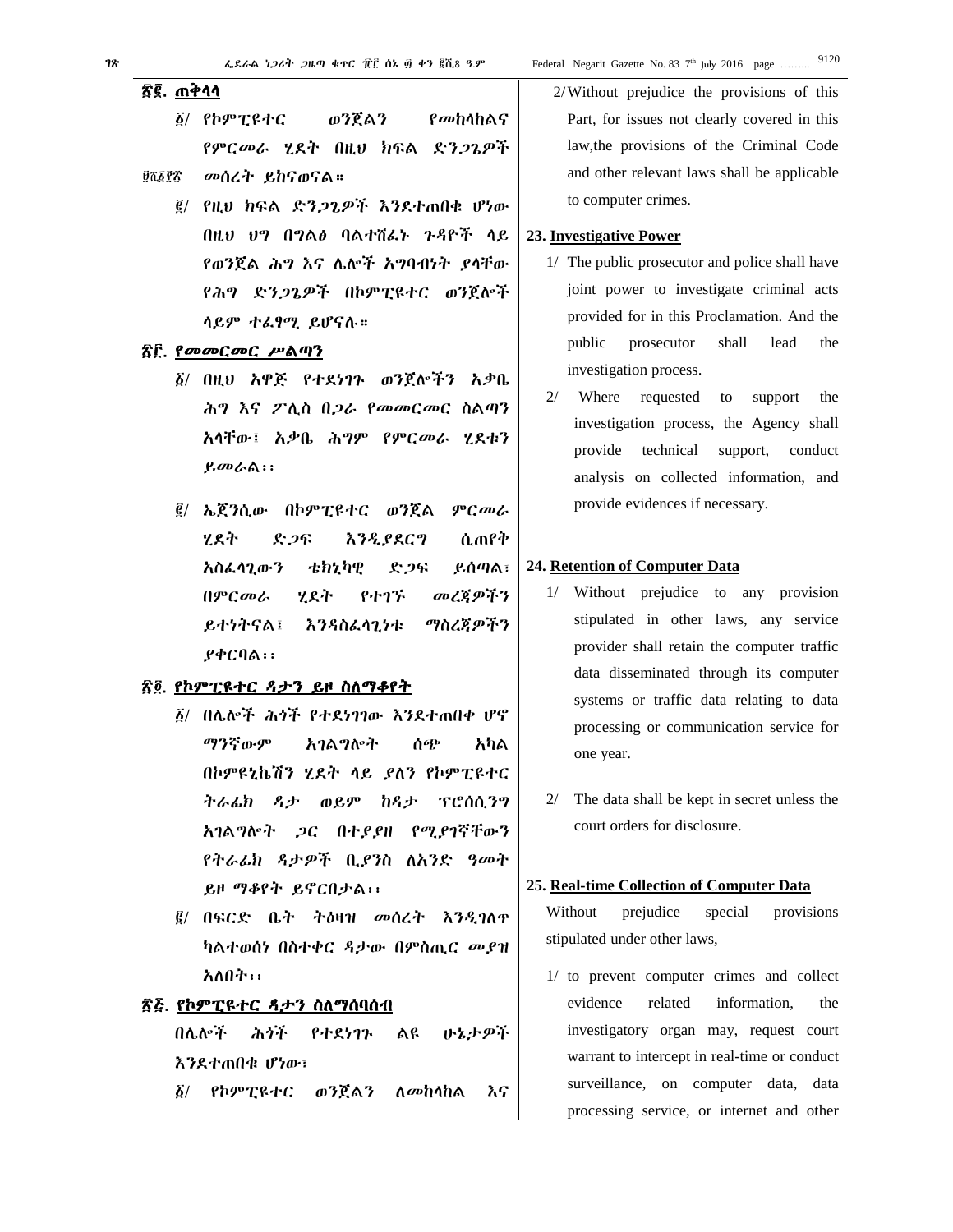ለምርመራ መነሻ የሚሆኑ መረጃዎችን ማሰባሰብ ተገቢ ሆኖ ሲገኝ የተጠርጣሪዎችን በኮምኒዩኬሽን ሂደት ላይ ያለን የኮምፒዩተር ፱ሺ፩፻፳፩ ৮፣ የዳታ ፕሮሰሲንግ አገልግሎት ወይም የኢንተርኔት እና ሌሎች መሰል ግንኙነቶችን እንዲጠለፍ ወይም ክትትል እንዲደረግበት መርማሪ አካል ለፍርድ ቤት ጥያቄ ሊያቀርብ ይችላል፡፡ ፍርድ ቤቱም ተገቢውን በመወሰን እንዳስፈላጊነቱ ጠለፋው ወይም ክትትል የሚደረግበት ሁኔታ እና ትዕዛዙን የሚያስፈፅመውን አካል ይወስናል፡፡

- ፪/ የዚህ አንቀጽ ንዑስ አንቀጽ (፩) ድንጋጌ ተፈፃሚ የሚሆነው በሌላ አኳኋን ዳታውን ማሰባሰብ የማይቻል ሲሆን እና ይኸው በጠቅላይ ዓቃቤ ህጉ ተቀባይነት አግኝቶ ሲወሰን ብቻ ይሆናል፡፡
- ፫/ በዚህ አንቀጽ ንዑስ አንቀጽ (፩) እና (፪) የተደነገገው ቢኖርም በቁልፍ መሰረተ ልማት ላይ ጉዳት ሊያስከትል የሚችል የኮምፒዩተር ወንጀል ስለመፈፀሙ ወይም ሊፈፀም ስለመሆኑ በቂ ጥርጣሬ ሲኖር እና አስቸኳይ ሁኔታ ሲያጋጥም ጠለፋው ወይም ክትትሉ ያለፍርድ ቤት ትዕዛዝ እንዲከናወን ጠቅላይ ዓቃቤ ሕጉ ለመርማሪ አካል ሊፈቅድ ይችላል፡፡
- 4/ ጠቅላይ ዓቃቤ ሕጉ በዚህ አንቀጽ ንዑስ አንቀጽ (፫) መሰረት ያለፍርድ ቤት ትዕዛዝ ለመጥለፍ ወይም ለመከታተል መነሻ የሆኑትን ምክንያቶች በ፵፰ ሰዓት ውስጥ ለፌደራል ከፍተኛ ፍርድ ቤት ፕሬዚዳንት ማቅረብ አለበት፤ ፕሬዚዳንቱም ተገቢውን ትዕዛዝ ወዲያውኑ መስጠት ይኖርበታል፡፡
- ፭/ በዚህ አንቀጽ ከንዑስ አንቀጽ (፩) እስከ (፬) መሠረት የሚገኝ ማንኛውም መረጃ ለጉዳዩ አግባብነት ከሌለው በጠቅላይ ዓቃቤ ህጉ ውሳኔ ወዲያውኑ መወገድ አለበት፡፡

related communications of suspects, and the court shall decide and determine a relevant organ that could execute interception or surveillance as necessary.

- 2/ Sub-article (1) of this Article shall only be applicable when there is no other means readily available for collecting such data and this is approved and decided by the Attorney General.
- 3/ Notwithstanding the provisions of subarticle (1) and (2) of this Article, the Attorney General may give permission to the investigatory organ to conduct interception or surveillance without court warrant where there are reasonable grounds and urgent cases to believe that a computer crime that can damage critical infrastructure is or to be committed.
- 4/ The Attorney General shall present the reasons for interception or surveillance without court warrant under sub-article  $(3)$ of this Article to the President of the Federal High Court within 48 hours, and the president shall give appropriate order immediately.
- 5/ Any irrelevant information collected pursuant to sub-articles (1) to (4) of this Article shall be destroyed immediately upon the decision of the Attorney General.
- 6/ Any service provider shall cooperate when requested to carry on activities specified under sub-articles (1) and (3) of this Article.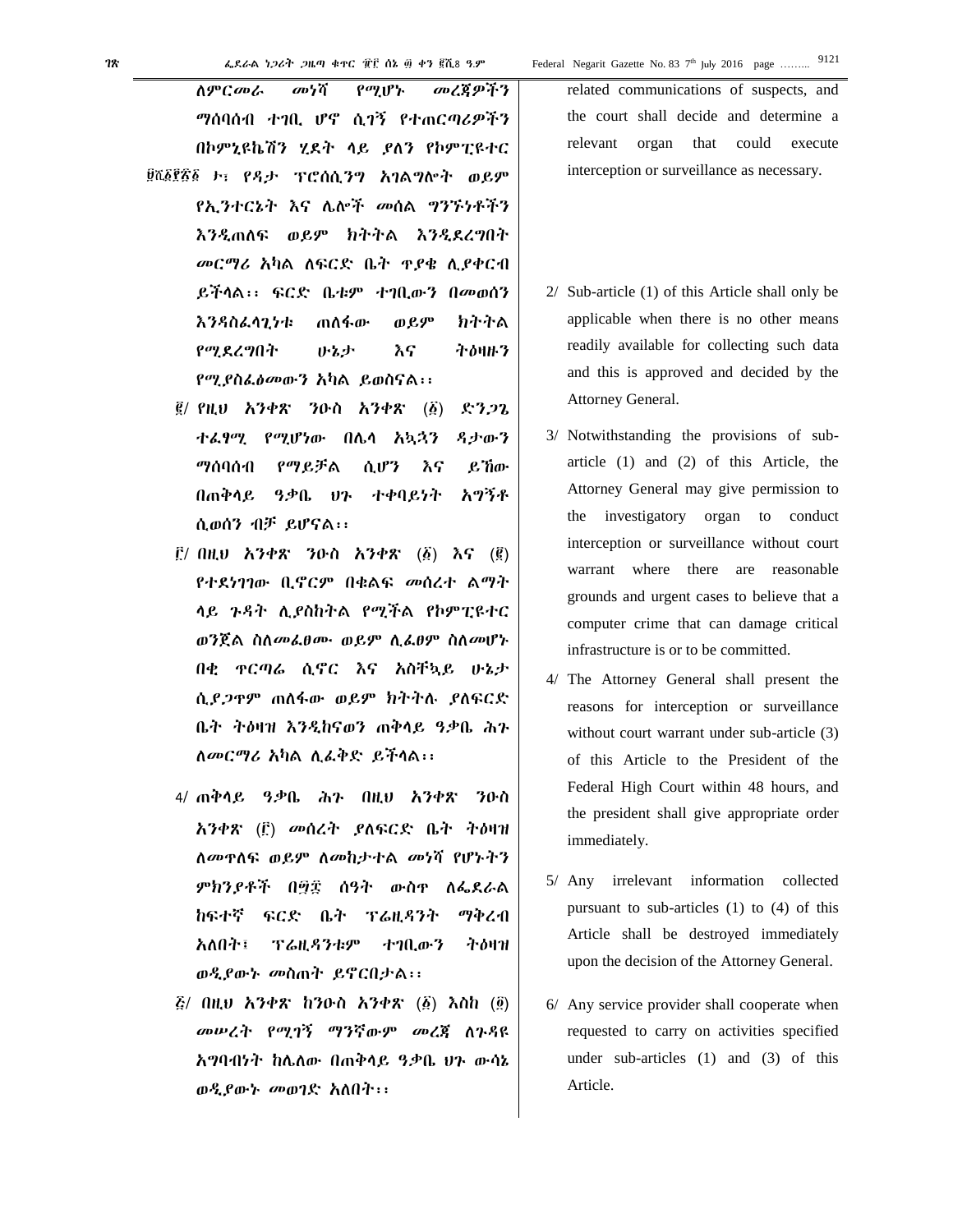፯/ በዚህ አንቀጽ ንዑስ አንቀጽ (፭) የተደነገገው እንደተጠበቀ ሆኖ በዚህ አንቀጽ መሠረት የሚሰበሰብ ማንኛውም መረጃ በምስጢር መያዝ አለበት፡፡

# ፳፮. ኮምፒዩተርን፣ የኮምፒዩተር ሥርዓትን ወይም መሠረተ ልማቶችን ከአደጋ ስለመጠበቅ

- ፩/ የኮምፒዩተር ወንጀል ሊፈፀም እንደሚችል በቂ ጥርጣሬ ሲኖር እና ጥቃቱን ለመከላከልና ለመቆጣጠር፣ ዜጎችን አስቀድሞ ለማስጠንቀቅ፣ የምርመራ ሂደቱን ውጤታማ ለማድረግ ወይም የሚደርሰውን ጉዳት ለመቀነስ ኤጄንሲው ከመርማሪ አካላት ጋር በመተባበር እና ከፍርድ ቤት ፈቃድ በማውጣት የጥቃት ሰለባ ወይም መነሻ ሊሆኑ እንደሚችሉ በተጠረጠሩ ኮምፒውተሮች፣ የኮምፒዩተር ሥርዓቶች ወይም መሠረተ ልማቶች ላይ ድንገተኛ ፍተሻ ወይም የዲጂታል ፎረንሲክ ምርመራ ሊያካሂድ፣ ተስማሚ የሆነ የደህንነት መሳሪያ ወይም አገልግሎት ሊያቀርብ ወይም ሌላ መሰል ማንኛውንም እርምጃ ሊወስድ ይችላል፡፡
- ፪/ ለዚህ አንቀጽ ንዑስ አንቀጽ (፩) ተፈፃሚነት አስፈላጊ ከሆነ እና ጥያቄ ከቀረበ የሚመለከታቸው አካላት የመተባበር ግዴታ አለባቸው፡፡

# ፳፯. ሪፖርት የማድረግ ግዴታ

፩/ ማንኛውም አገልግሎት ሰጪ አካል ወይም የመንግስት ተቋም በዚህ አዋጅ የተደነገጉት ወንጀሎች እየተፈጸሙ መሆኑን ያወቀ እንደሆነ ወይም በሚያስተዳድረው የኮምፒዩተር ሥርዓት አማካኝነት ማንኛውም የሦስተኛ ወገን ሕገ ወጥ የይዘት ዳታ እየተሰራጨ መሆኑን ከተረዳ ወዲያውኑ ለኤጄንሲው እና ወንጀሉን በተመለከተ 7/ Without prejudice sub-article (5) of this Article, any information collected in accordance with this Article shall be kept confidential.

# **26. Protection of Computer, Computer System or Infrastructure from Danger**

- 1/ Where there are reasonable grounds to believe that a computer crimeis to be committed and it is necessary to prevent and control the crime, provide early warning to citizens, to minimize the risks or for effectiveness of the investigation, the Agency, in collaboration with the investigatory organ, and upon court warrant, may conduct sudden searches, conduct digital forensic investigation, provide appropriate security equipment or take other similar measures on computers, computer systems or infrastructures that are suspected to be attacked or deemed to be the sources of attack.
- 2/ For the implementation of the provision of sub-article (1) of this Article,as may be necessary and upon request, concerned organs shall have duty to cooperate.

### **27. Duty to Report**

1/ Any service provider or government organ who has knowledge of the commission of the crimes stipulated in this Proclamation or dissemination of any illegal content data by third parties through the computer system it administers shall immediately notify the Agency, accordingly report to the police about the crime and take appropriate measures.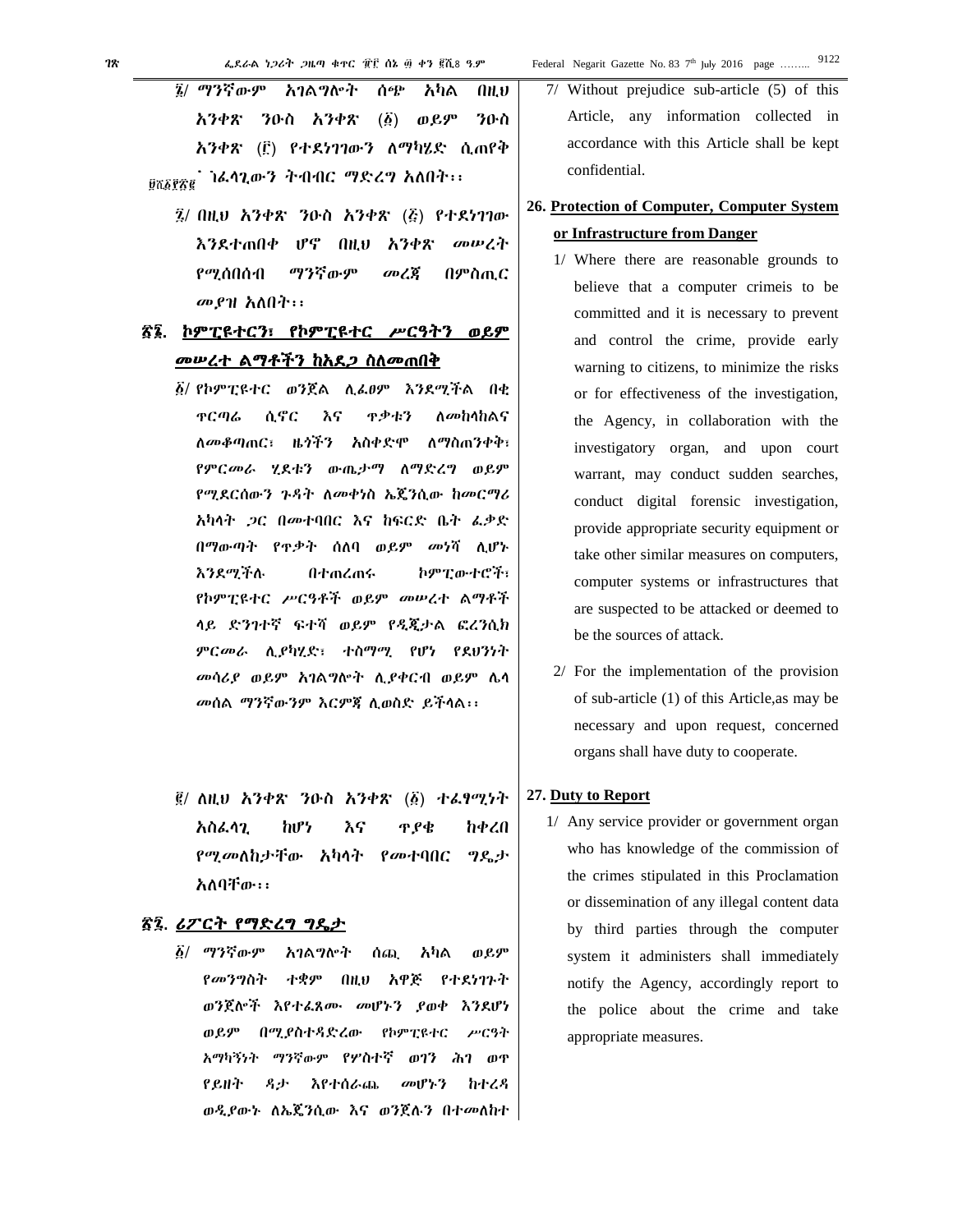ማሳወቅ እርምጃ ለ*2* ነለስ አስፌሳጊውን እና መውሰድ ይኖርበታል፡፡

**ÚTEPSC** 

፪/ ኤጀንሲው ሪፖርት የሚቀርብበትን ፎርም እና ሥርዓት በተመለከተ በመመሪያ ይወስናል፡፡

# <u>ጽ</u>ድ. ስለ*መያዝና* በእስር ስለማቆየት

በሌሎች ልዩ ሕጎች የተደነገጉት かねナダネ እንደተጠበቁ ሆነው፣

- ፩/ በዚህ አዋጅ የተመለከተ የኮምፒዩተር ወንጀል ለመፌጸሙ ወይም እየተፌፀመ ስለመሆኑ በቂ **ዋርጣሬ ሲኖር በወንጀል ሕግ ሥነ-ሥርዓት** በተደነገገው መሰረት ፖሊስ ተጠርጣሪዎችን  $A$   $R$  $H$   $R$  $H$  $A$  $R$  $\overline{R}$
- $\tilde{g}/$  በዚህ አንቀጽ ንዑስ አንቀጽ  $(\tilde{g})$  መሰረት የተያዘ ሰው ምርመራ ያልተጠናቀቀ እንደሆነ በወንጀል ሕግ ሥነ-ሥርዓት በተደነገገው መሰረት ተጨማሪ የምርመራ  $2.8$   $0.09$ ይችላል፤ ሆኖም በጠቅሳሳ የሚሰጠው ተጨ*ግሪ የምርመራ* ጊዜ ከአራተ ወራተ መብለዋ የለበትም፡፡

# <u>ክፍል አራት</u> የማስረጀና የሥነ-ሥርዓት ድንጋጌዎች

# ፳፱. ጠቅሳሳ

- ፩/ የኮምፒዩተር ወንጀል የፍርድ ሂደትና የማስረጃ አሰባሰብ በዚህ ክፍል ድን*ጋጌዎች መ*ሰረት ይከናወናል።
- ፪/ የዚህ ክፍል ድንጋጌዎች እንደተጠበቁ ሆነው የወንጀል ሕግ ጠቅሳሳ ክፍልና የወንጀለኛ *சு* செடு ድንጋጌዎች ሥነ-ሥርዓት ሕግ በኮምፒዩተር ወንጀሎች ሳይ ተፈፃሚ ይሆናሉ።

# ፴. የኮምፒዩተር ዳታ ደሀንነት ለማስጠበቅ ስለሚሰዋ <u>ትዕዛዝ</u>

 $\delta$ / *a*p $C<sup>a</sup>$ *l*<sub>d</sub> $o$ · አካል ለኮምፒዩተር ወንጀል ምርመራ ዓላማ አስፌሳጊ የሆነን የተወሰነ የኮምፒዩተር ዳታ ሲጠፋ ወይም ሲቀየር 2/ The Agency may issue a directive as to the form and procedures of reporting.

#### 28. Arrest and Detention

With out prejudice the provisions stipulated in special laws,

- 1/ where there are reasonable grounds to believe that a computer crime is committed or under commission, police may arrest suspects in accordance with the provisions of the Criminal Procedure Code.
- 2/ Where the investigation on the person arrested pursuant to sub-article (1) of this Article is not completed, remand may be granted in accordance with the provisions of the Criminal Procedure Code; provided, however, the overall remand period may not exceed four months.

# **PART FOUR**

# EVIDENTIARY AND PROCEDURAL **PROVISIONS**

#### 29. General

- 1/Computer crime proceedings and collection of evidence shall be conducted in accordance with the provisions of this Part.
- 2/Without prejudice to the provisions of this Part, the General Part provisions of the Criminal Code and the Criminal Procedure Code shall be applicable to computer Crimes.

# 30. Order for Preservation of Computer Data

1/ Where there are reasonable grounds to believe that a computer data required for computer crime investigation is vulnerable to loss or modification, the investigatory organ may order, in writing, a person to preserve the specified data under his control or possession.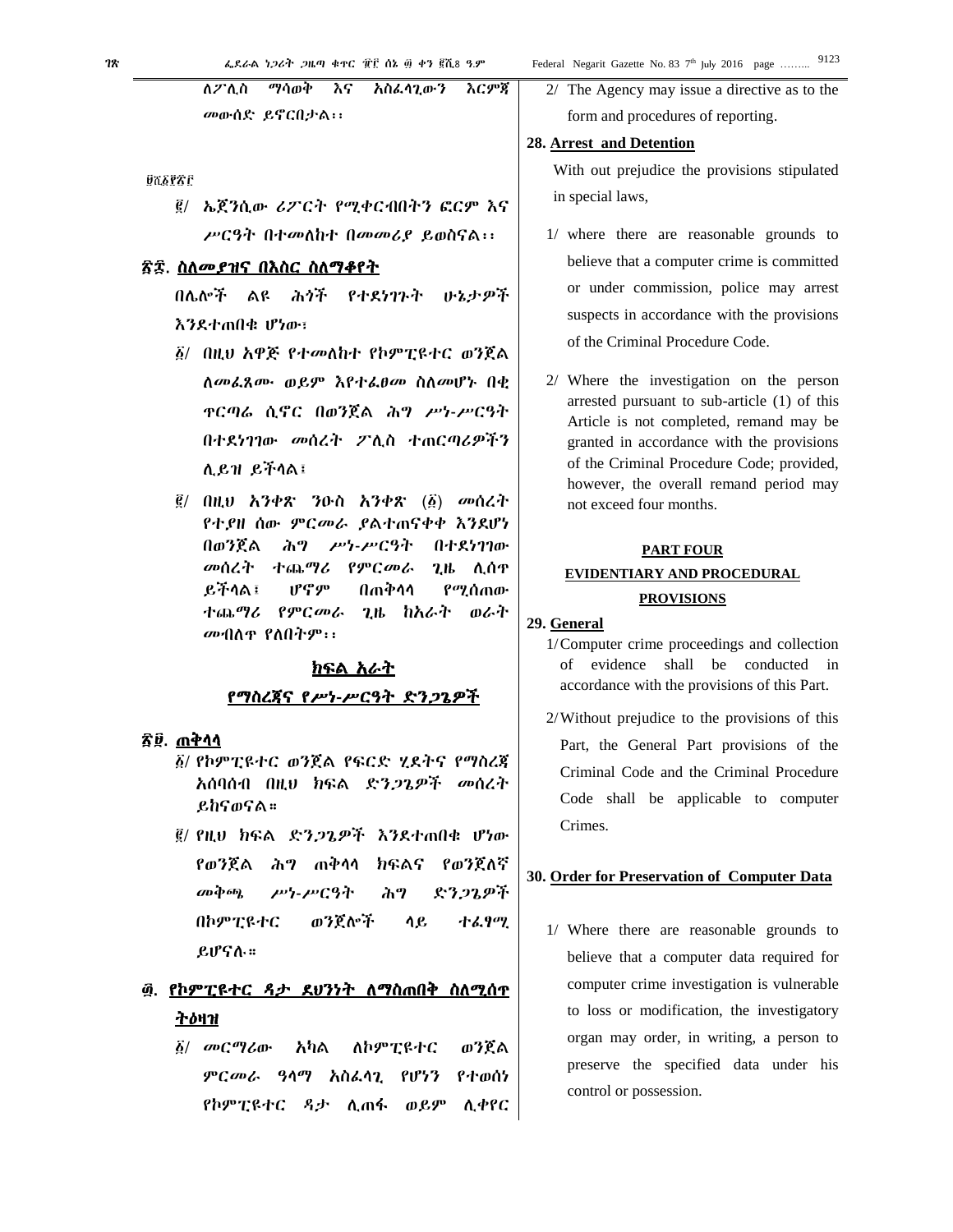እንደሚችል በበቂ ምክንያት ሲያምን ዳታውን የያዘ ወይም በቁጥጥር ሥር ያደረገ ሰው አስፈላጊውን የደህንነት ጥበቃ እንዲያደርግ

- <sup>፱ሺ፩፻፳፬</sup> በጽሁፍ ሊ*ያ*ዝ ይችላል።
	- ፪/ በዚህ አንቀጽ ንኡስ አንቀጽ (1) መሰረት ትዕዛዝ የተሰጠው ሰው በጽሁፍ የተገለፀውን የኮምፒዩተር ዳታ ደህንነት ለመጠበቅ ወዲያውኑ አስፈላጊውን እርምጃ የመውሰድና ከሦስት ወራት ላልበለጠ ጊዜ ጠብቆ የማቆየት እንዲሁም የተሰጠውን ትዕዛዝ በምስጢር የመያዝ ግዴታ አለበት።
	- 3/ መርማሪው አካል በዚህ አንቀጽ ንዑስ አንቀጽ (2) የተመለከተው የጊዜ ገደብ ሲያበቃ ለተጨማሪ ሦስት ወራት ለአንድ ጊዜ ብቻ እንዲራዘም ትዕዛዝ ሊሰጥ ይችላል።

#### ፴፩. የኮምፒዩተር ዳታ ለማግኘት ስለሚሰጥ ትእዛዝ

- 1/ በማንኛውም ሰው ይዞታ ወይም ቁጥጥር ሥር ያለ የኮምፒዩተር ዳታ ለኮምፒዩተር ወንጀል ምርመራ አስፈላጊ መሆኑ በበቂ ምክንያት ሲታመን መርማሪው አካል የኮምፒዩተር ዳታውን ለማግኘት ወይም ለማየት ለፍርድ ቤት ማመልከት ይችላል።
- 2/ ፍርድ ቤቱ የቀረበውን ጥያቄ ካመነበት እና ጉዳዩ የሚመለከተውን ሰው መጥራት ካላስፈለገው ማንኛውም ሰው በእጁ የሚገኘውን የኮምፒዩተር ዳታ ለመርማሪው አካል እንዲሰጥ ወይም እንዲያሳይ ሊያዝ ይችላል።

# ፴፪. ስለደራሽነት፣ ብርበራ እና መያዝ

- 1/ ለኮምፒዩተር ወንጀል ምርመራ ዓላማ አስፈላጊ ሆኖ ሲገኝ መርማሪ አካል ከፍርድ ቤት ፈቃድ በማውጣት ማንኛውም የኮምፒዩተር ሥርዓት፣ ኔትዎርክ ወይም የኮምፒዩተር ዳታ ከርቀት ወይም በቦታው በአካል በመገኘት መበርበር ወይም ደራሽነት ማግኘት ይችላል።
- 2/ መርማሪ አካል በብርበራ እንዲያዝ የተፈለገውን
- 2/ The person ordered under sub-article (1) of this Article shall immediately take necessary measures to secure the specified computer data and preserve it for three months and keep such order confidential.
- 3/ The investigatory organ may order only a one-time extension for another three months up on the expiry of the period stipulated under sub-article (2) of this Article.
- **31. Order for Obtaining of Computer Data** 
	- 1/ Where a computer data under any person's possession or control is reasonably required for purposes of a computer crime investigation, the investigatory organ may apply to the court to obtain or gain access to that computer data.
	- 2/ If the court is satisfied, it may, without requiring the appearance of the person concerned, order the person who is in possession or control of the specified computer data, to produce it to the investigatory organ or give access to same.
- **32. Access, Search and Seizure** 
	- 1/ Where it is necessary for computer crime investigation, the investigatory organ may,upon getting court warrant, search or access physically or virtually any computer system, network or computer data.
	- 2/ Where the investigatory organ reasonably believes that the computer data sought is stored in another computer system and can be obtained by same computer system, the search or access may be extended to that other computer system without requesting separate search warrant.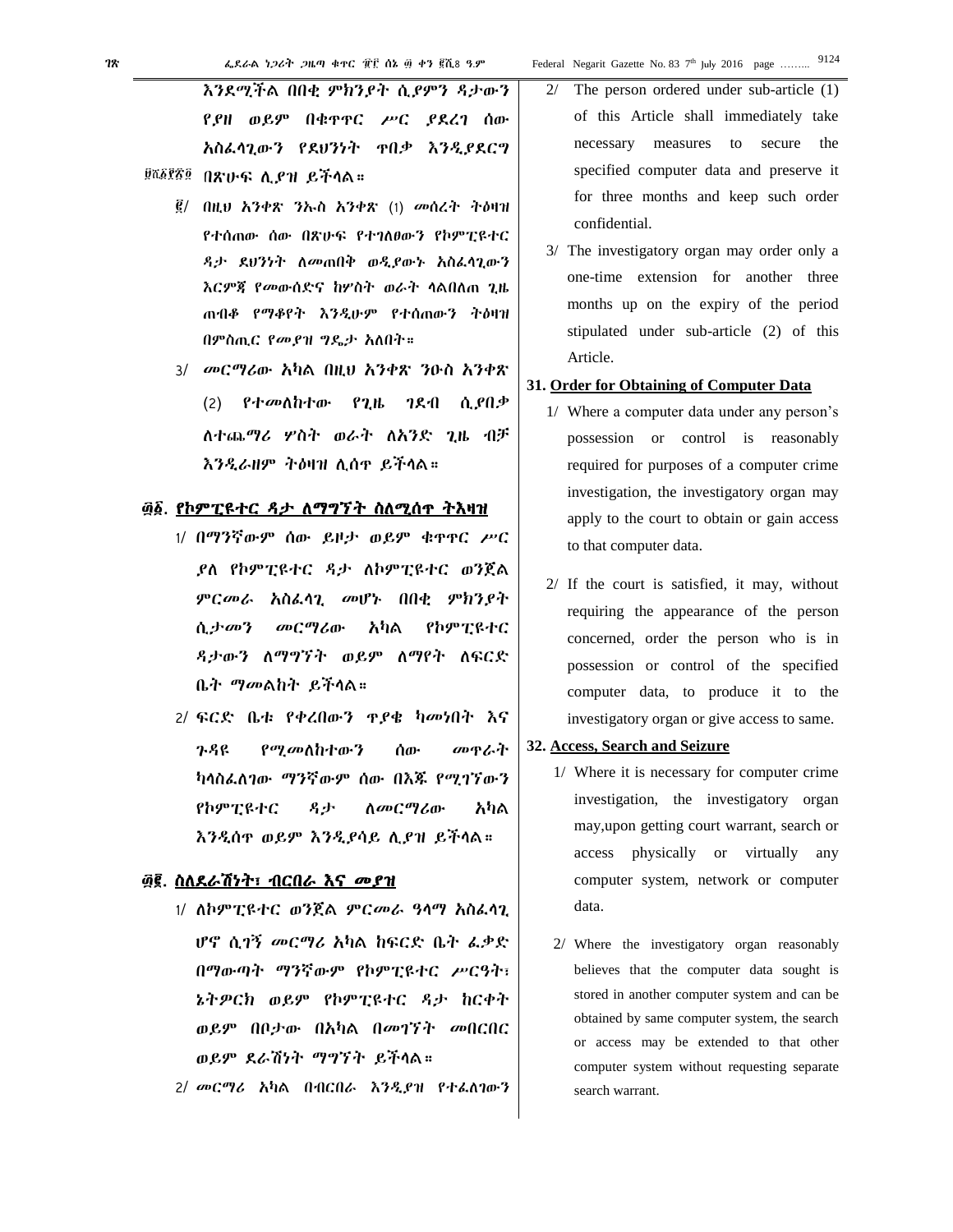የኮምፒዩተር ዳታ የብርበራ ፈቃድ በወጣበት የኮምፒዩተር ሥርዓት አማካኝነት ሊገኝ በሚችል ሌላ የኮምፒዩተር ሥርዓት ውስጥ የተከማቸ መሆኑን በበቂ ምክንያት ሲያምን ድጋሚ የፍርድ ቤት ፈቃድ ሳይጠይቅ የብርበራ ሥራውን ማከናወን ወይም ደራሽነት ማግኘት ይችላል። 3/ መርማሪ አካል በዚህ አንቀጽ ንኡስ አንቀጽ (1) እና (2) መሰረት የብርበራ ሥራውን ሲያከናውን ከወንጀሉ ጋር ግንኙነት ያለውን፣ ሀ) ማንኛውም የኮምፒዩተር ሥርዓት ወይም ዳታ መያዝ፣ ለ) በብርበራ የተገኘውን የኮምፒዩተር ዳታ ኮፒ ወይም ፎቶ ግራፍ ማስቀረት፣ ሐ) ማንኛውም ቴክኖሎጂ በመጠቀም የዳታውን ደህንነት ማስጠበቅ፣ መ) ብርበራ በተከናወነበት የኮምፒዩተር ûnara

- 
- ሥርዓት ውስጥ የቀረውን ዳታ በምንም መልኩ ተደራሽ እንዳይሆን ማድረግ፣ ወይም
- ሠ) የጠፉ ዳታዎችን መልሶ ማግኘት፣ ይችላል።
- 4/ መርማሪው አካል ብርበራ የሚከናወንበትን የኮምፒዩተር ሥርዓት አሰራርን ወይም የኮምፒዩተር ዳታ ደህንነት ለማስጠበቅ የተወሰዱ እርምጃዎችን በሥራው ምክንያት የሚያውቅ ማንኛውም ሰው የብርበራ ሥራውን ሊያግዝ የሚችል አስፈላጊውን መረጃ ወይም የኮምፒዩተር ዳታ እንዲሰጠው ሊያዝ ይችላል።
- 5/ መርማሪ አካል ብርበራውን ሲያካሂድ ያገኛቸው ማናቸውም የኮምፒዩተር ሥርዓት አሰራር ወይም የኮምፒዩተር ዳታ የዚህን አዋጅ ድንጋጌዎች ወይም ሌሎች ሕጎችን የሚፃረሩ መሆናቸውን ሲያምን የኮምፒዩተር ሥርዓቱ ወይም የኮምፒዩተር ዳታው ጥቅም ላይ እንዳይውል፣ እንዲታገድ ወይም በተወሰነ መልኩ እንዲገደብ ለፍርድ ቤት ትዕዛዝ እንዲሰጥለት ጥያቄ ሊያቀርብ

3/ In the execution of search under subarticle (1) or (2) of this Article, the investigatory organ may:

- a) seize any computer system or computer data;
- b) make and retain a copy or photograph data obtained through search;
- c) maintain the integrity of the relevant stored data by using any technology;
- d) render inaccessible the stored data from the computer system on which search is conducted; or
- e) recover deleted data.
- 4/ In the execution of search, the investigatory organ may order any person who has knowledge in the course of his duty about the functioning of the computer system or network or measures applied to protect the data therein to provide the necessary information or computer data that can facilitate the search or access..
- 5/ Where the investigatory organ finds the functioning of a computer system or computer data is in violation of the provisions this Proclamation or other relevant laws, it may request the court to order for such computer data or computer system to be rendered inaccessible or restricted or blocked. The court shall give the appropriate order within 48 hours after the request is presented.
- 6/ Where the search process on juridical person requires the presence of the manager or his agent, the investigatory organ shall take appropriate measure to do so.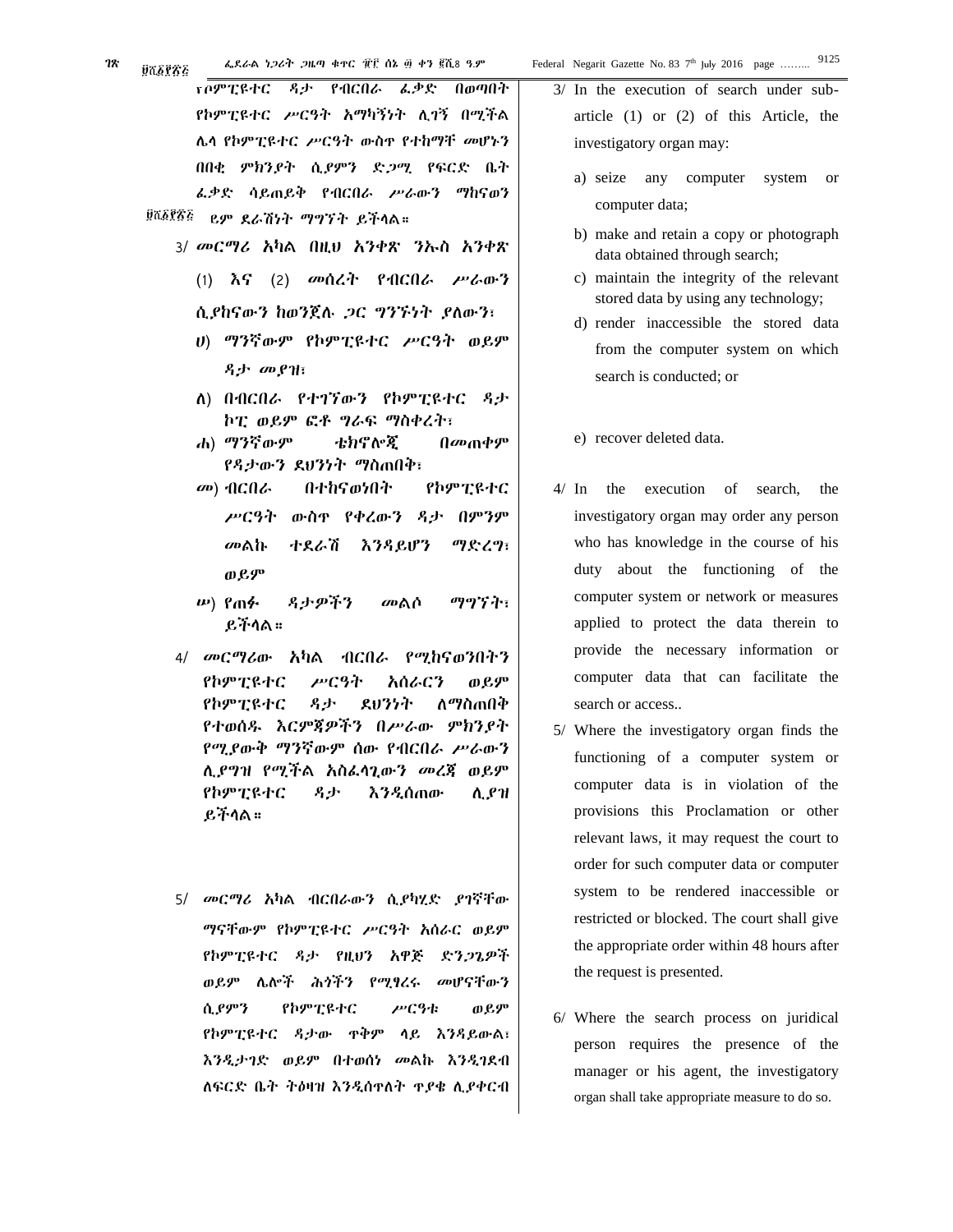ይችላል፤ ፍርድ ቤቱም ጉዳዩ በቀረበለት በ፵፰ ሰዓት ጊዜ ውስዋ አስፌሳጊውን ትዕዛዝ መስጠት አለበት፡፡

6/ የሕግ ሰውነት ባላቸው አካላት ላይ በሚደረግ ብርበራ የተቋሙ ኃላፊ ወይም ተወካይ መገኘት አስፌላጊ ከሆነ መርማሪው ተገቢውን ፱ሺ፩፻፳፯ » *ιθ*ም **λ**λθτ::

# ፴፫. ተቀባይነት ስለሚኖራቸው ማስረጀዎች

- 1/ በዚህ አዋጅ መሰረት የተያዘን የኮምፒዩተር ዳታ የሚመለከት ሰነድ፣ የሰነዱ የተረጋገጠ ግልባጭ ወይም የተረጋገጠ የኤሌክትሮኒክስ መዝገብ ወይም りヤのヤ በፍርድ ቤት ለቀረበው የክስ ጉዳይ በማስረጃነት ሊቀርብ ይችላል፤ ተቀባይነትም ይኖረዋል፡፡
- 2/ በወንጀለኛ *சு* செல் ሥነ-ሥርዓት ሕግና በሌሎች አግባብነት ባላቸው ሕጎች መሰረት የሚቀርቡ ማስረጃዎች ተቀባይነት እንደተጠበቀ ሆኖ፡-
	- $\boldsymbol{v}$  and አዋጅ በተመለከቱት መንገዶች የተሰበሰቡ ማስረጃዎች፣ ወይም
	- $\Lambda$ ) ho- $\epsilon$ <sup>b</sup>  $07C$ አግባብ ባላቸው የሕግ አስከባሪ አካላት የአትዮጵየ ふり በማፌቅደው መሥረት የተገኙ ዲጂታል ኤሌክትሮኒክ ማስረጃዎች ወይም የኮምፒዩተር ወንጀሎችን ጉዳይ **በፍርድ** ተቀባይነት ለማስረዳት ቤት ይኖራቸዋል።

# ፴፬. ትክክለኛነትን ስለማረ*ጋ*ገጥ

በሌሎች ሕጎች የሰነድ ማስረጃ ስለሚረጋንዋበት ሁኔታ የተደነገገው እንደተጠበቀ ሆኖ በዚህ አዋጅ አንቀጽ ፴፫ የተመለከቱ ማስረጃዎችን ለፍርድ ቤት በማስረጀነት የሚያቀርብ ማንኛውም ሰው ヤカわへぞうヤ የማስረጃዎቹን ተእማኒነት እና የማስረዳት ኃላፊነት አለበት፡፡

#### 33. Admissibility of Evidences

- 1/ Any document or a certified copy of the document or a certified printout of any electronic record relating to computer data seized in accordance with this Proclamation may be produced as evidence during court proceedings and shall be admissible.
- 2/ Without prejudice to the admissibility of evidences to be produced in accordance with the Criminal Procedure Code and other relevant laws, any digital or electronic evidence:
	- a) produced in accordance with this Proclamation; or
	- b) obtainedby appropriate foreign law enforcement bodies in accordance with Ethiopian Law shall be admissible in court of law in relation to computer crimes.

#### 34. Authentication

Without prejudice to the authentication of written documents stipulated in other laws, any person who produces evidences provided under Article 33 of this Proclamation in a court proceeding has the burden to prove its authenticity.

#### 35. Original Electronic Document

- 1/Any electronic record which is obtained upon proof of the authenticity of the electronic records system or by which the data was recorded or stored shall be presumed original electronic document.
- $2$ /Without prejudice to sub-article  $(1)$  of this Article, the electronic printout which is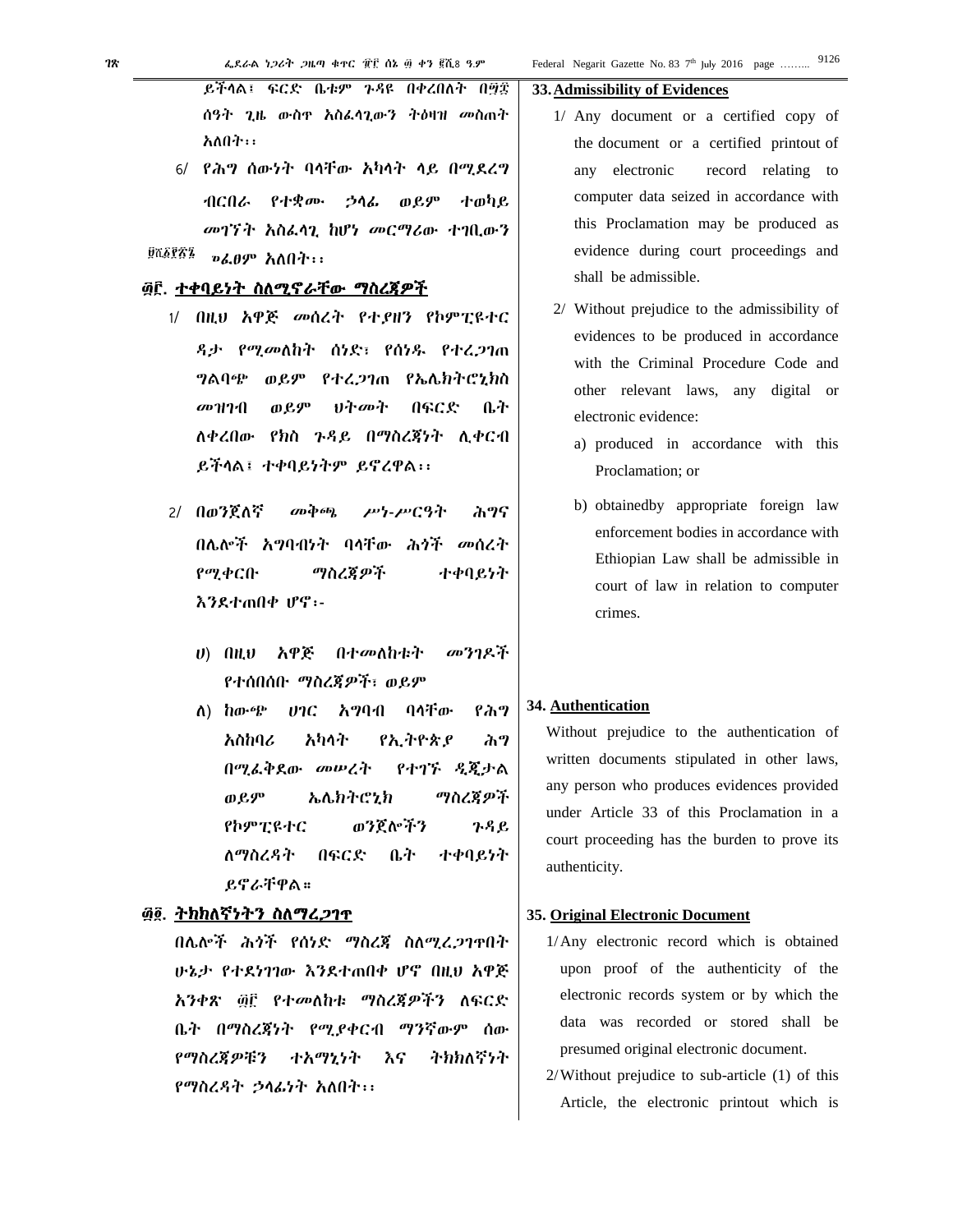#### ፴፭. ስለዋና የኤሌክትሮኒክ ሰነድ

1/ አስተማማኝነቱ በተረጋገጠ የኤሌክትሮኒክ ዳታ የተመዘገበበት ወይም የተከማቸበት ሥርዓትን ተከትሎ የተገኘ የኤሌክትሮኒክ መዝገብ የኤሌክትሮኒክ ዋና ሰነድ ይሆናል፡፡

2/ የዚህ አንቀጽ ንዑስ አንቀጽ (1) ድንጋጌ <sup>፱ሺ፩፻፳፯</sup> ንደተጠበቀ ሆኖ በተከታታይ ሲሥራበት በቆየ አስተማማኝነት ባለው ዳታን ሲያከማች ወይም ሲመዘግብ በቆየ ሥርዓት በመጠቀም ወደ ወረቀት ጽሑፍ የተቀየረ ወረቀት የኤሌክትሮኒክ ዋና ማስረጃ ይሆናል፡፡

- 3/ የኤሌክትሮኒክ መዝገብ ሥርዓትን ትክክለኛነት ለማረጋገጥ ባልተቻለ ጊዜ፣
	- ሀ) ኮምፒውተሩ ወይም መሣሪያው በተግባር ሲሠራ መቆየቱን፣ ብልሽት ያጋጠመው ቢሆንም የኮምፒውተሩን አስተማማኝነት የማያጓድለው መሆኑን፤
	- ለ) የኤሌክትሮኒክ መዝገቡ እንዲመዘገብ የተደረገው ማስረጃውን ለማቅረብ ከሚፈልገው ወገን በተቃራኒ ባለው ሌላኛው ተከራካሪ ወገን መሆኑን፣ ወይም
	- ሐ) የኤሌክትሮኒክ መዝገቡ እንዲመዘገብ ወይም እንዲከማች ያደረገው ሰው ማስረጃውን ለማቅረብ በሚፈልገው ሰው ቁጥጥር ሥር ያለመሆኑና ምዝገባው ወይም ክምችቱ የተለመደውን ሥራ ተከትሎ የተፈፀመ መሆኑን፣ የሚያሳይ ማስረጃ ማቅረብ ይቻላል፡፡

# ፴፮. ስለፍርድ ቤት ግምት

ፍርድ ቤቱ በዚህ አዋጅ መሠረት የኤሌክትሮኒክ ሰነድ ተቀባይነትን ለመወሰን ተመሳሳይ ኮምፒዩተር ሥራውን የሚያከናውንበትን ሥነ- obtained using a secured system under regular operation shall be considered original electronic evidence.

- 3/Where the authenticity of an electronic record is not proved, any evidence that shows the following fact shall be admissible.
	- a) the computer system was operating properly or the fact of its not operating properly did not affect the integrity of the electronic record; or
	- b) it is established that the electronic record was recorded or stored by a party to the proceedings who is adverse in interest to the other litigant party seeking to introduce it; or
	- c) it is established that the electronic record was recorded or stored in the usual and ordinary course of business by a person who is not a party to the proceedings and who did not record or store it under the control of the party seeking to introduce the record.

#### **36. Presumption of Courts**

When assessing the admissibility of evidence in accordance with this Proclamation, the court may have regard to the procedure, standard or manner in which a similar computer system is functioning.

#### **37. Burden of proof**

1/ Public prosecutor has the burden of proofing material facts regarding the cases brought to the court in accordance with the standards stipulated in law.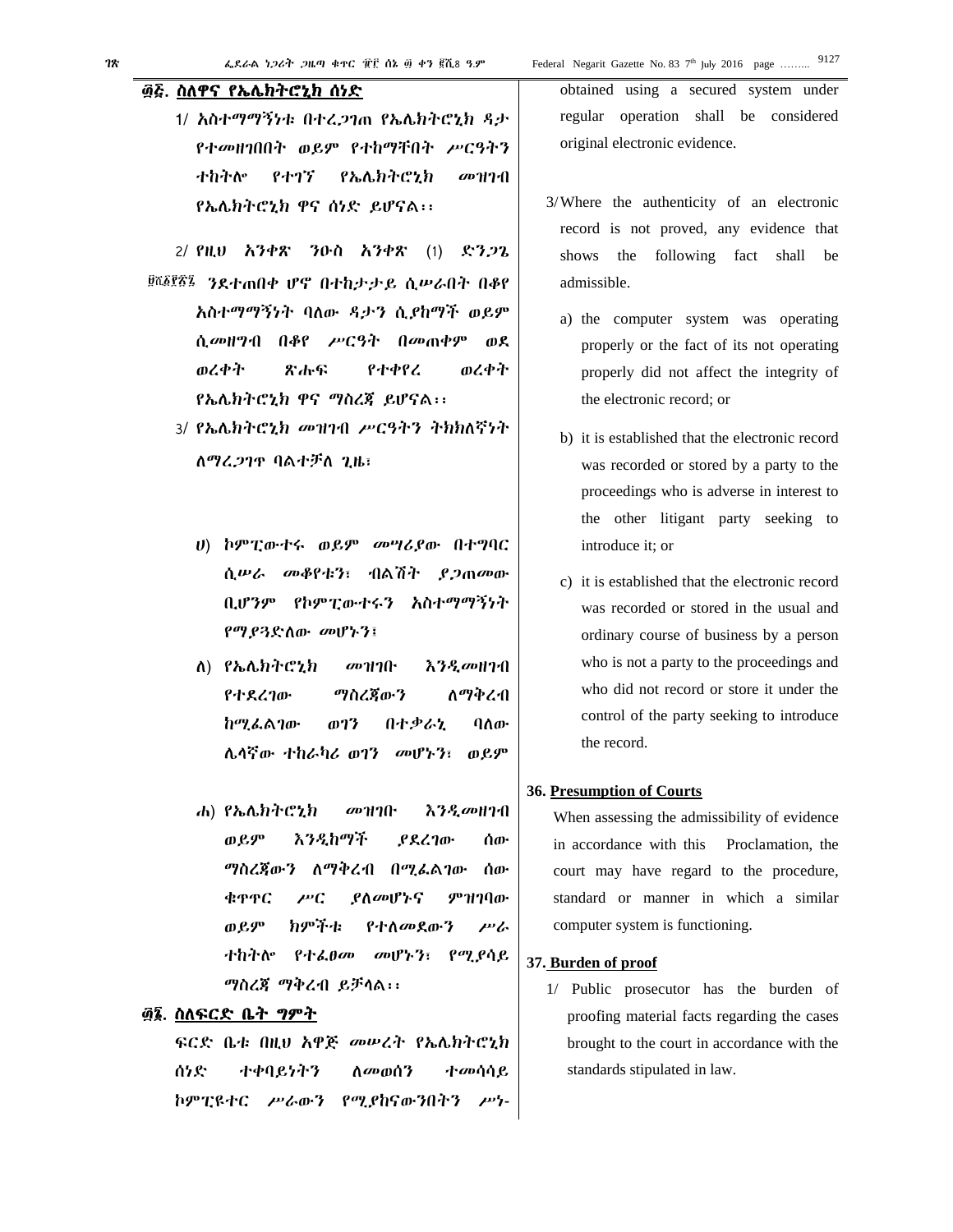78

ሥርዓት፣ ደረጀ እና አሥራር ግምት ውስዋ ማስገባት ይችላል::

# ፴፯. የማስረዳት ሽክም

 $1/$   $0$ ቃቤ ሕግ ባቀረበው ክስ ላይ የተመለከተ ፍሬ 5903 የማስረዳት እና በሕግ በተቀመጠው መመዘኛ መሠረት የማረጋገዋ ኃላፊነት አለበት፡፡

#### **QTEPTT**

 $2/$  በዚህ አንቀጽ ንዑስ አንቀጽ (1) የተደነገገው ቢኖርም አቃቤ ህግ መሠረታዊ ፍሬ ነገሮችን ካስረዳ እና ፍርድ ቤት የማስረዳት ኃላፊነቱን ወደ ተከሳሹ ማዞር አስፌሳጊ መሆኑን ካመነ የማስረዳት ሽክም ወደ ተከሳሽ ሊዞር ይችላል፡፡

### ክፍል አምስት

#### <u>የኮምፒዩተር ወንጀል ጉዳዮችን የሚከታተሉ ተቋማት</u>

- ፴፰. <u>የኮምፒዩተር ወንጀል የሚከታተል አቃቤ ሕግና</u> <u>ፖሊስ</u>
	- $1/1$   $0$  $\lambda$ <sup>9</sup> በተሰጠው ሥልጣን መሰረት የኮምፒዩተር ወንጀልን የሚከታተል አቃቤ ሕግ ወይም መርማሪ አዋጅ AH.V የተደነገጉትን የመልፀምና የማስልፀም ኃሳፊነት አለበት፡፡
	- 2/ በዚህ አዋጅ ሥልጣን የተሰጠው የአቃቤ ሕግ እና ፖሊስ የኮምፒዩተር ወንጀልን የሚከታተል ልዩ የስራ ክፍል እንደአስፌሳጊነቱ ሲያደራጁ  $P_1$ ችሳስ $\cdots$

# <u>፴፱. ስለኤጄንሲው ኃላፊነት</u>

ኤጄንሲው በቀዋታ የኮምፒዩተር ሥርዓት አማካኝነት የኮምፒዩተር ወንጀል ምርመራ የሚካሄድበትን ዘዴዎች እና ሌሎች አስፌሳጊ የምርመራ ቴክኖሎጂዎችን የማቅረብ ኃሳፊነት አለበት፡፡

# ፵. የኮምፒዩተር ወንጀል የዳኝነት ሥልጣን

1/ የፌደራል ከፍተኛ ፍርድ ቤት በዚህ አዋጅ በተደነገጉ ወንጀሎች ላይ የመጀመሪያ ደረጃ

2/ Notwithstanding the provisions of subarticle (1) of this Article, upon proof of basic facts of the case by the public prosecutor if the court believes necessary to shift the burden of proofing to the accused, the court may do so.

### **PART FIVE**

# **INSTITUTIONS THAT FOLLOW UP**

#### **CASES OF COMPUTER CRIME**

### 38. Public Prosecutor and Police Following up

# **Cases of Computer Crime**

- 1/A Public prosecutor or investigative officer empowered to follows up computer crime cases in accordance with the powers conferred by law shall have the responsibility to enforce and cause to enforce the provisions of this Proclamation.
- and Police  $2/T$ he Attorney General empowered in this Proclamation may organize separate specialized task units when necessary to follow up computer crimes.

#### 39. Duty of the Agency

The Agency shall have duty to establish online computer crimes investigation system and provide other necessary investigation technologies.

#### 40. Jurisdiction

- 1/ The Federal High Court shall have first instance jurisdiction over computer crime stipulated under this Proclamation.
- 2/ The judicial jurisdictions stipulated under Article 13 and Article 17 (1) (b) of the Federal Democratic Republic of Ethiopia Criminal Code shall include computer crimes.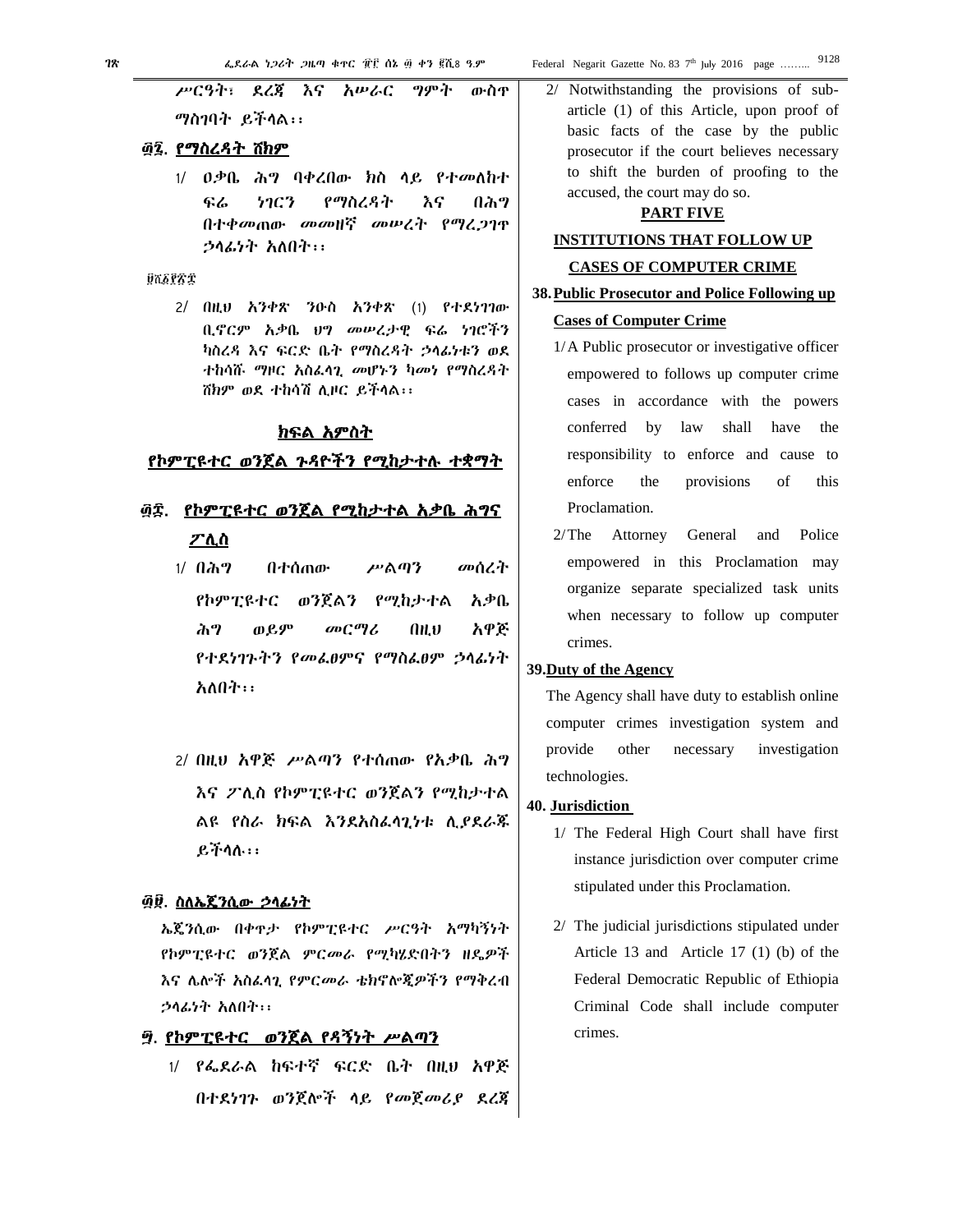2/ የዳኝነት ሥልጣንን የተመለከቱ በኢትዮጵያ ፌደራሳዊ ዲሞክራሲያዊ ሪፐብሊክ የወንጀል ሕግ አንቀጽ ፲፫ እና አንቀጽ *፲፯ ን*ዑስ አንቀጽ (፩) ፊደል ተራ (ለ) ድን*ጋ*ጌዎች የኮምፒዩተር ወንጀልንም ያካትታሉ፡፡

#### **DRAPTO**

# ፵፩. <u>አስፌፃሚ ግብረ-ኃይል ስለማቋቋም</u>

- 1/ በሌሳ ሕግ ለኤጀንሲው የተሰጠው ሀገራዊ ደህንነት ኦፕሬሽንን የሳይበር በበላይነት የመምራትና የማስተባበር ሥልጣኑ Մ°ւ የኮምፒዩተር ወንጀልን እንደተጠበቀ ለ*መከላከ*ልና ለ*መቆጣ*ጠር የጠቅሳይ ዓቃቤ ሕግ፣ የፌደራል ፖሊስ ኮሚሽን እና ሌሎች ያላቸውን አካላት አማባብነት ኃላፊዎችን ያቀሬ れんんも አስፌፃሚ ツイム・クルへ ይዋቀራል፡፡
- 2/ የጠቅሳይ ዓቃቤ ሕግ አስፌፃሚ ግብረ ኃይሉን **ያስተባብራል፤** በማብረ ኃይሉ ሊሳተፉ የሚገባቸውን አማባብነት ያሳቸው ሌሎች ተቋማትን ይለያል፤ ውክልና እንዲኖራቸው  $PAC.2A$ :
- 3/ አስ*ፌየሚ* **9416** うらん የኮምፒዩተር ወንጀልን ለመከላከልና ስመቆጣጠር የሚ ያስችሉ ምክክሮች የጋራ አገራዊ እንዲኖሩ ያደርጋል፣ በየጊዜው በሚያጋዋሙ አደጋዎች ሳይ ምክረ-ሐሳብ **ያቀርባል**፣ በየተቋማቱ ሊሰሩ የሚገቡ ጉዳዮችን በመለየት እቅዶችን የአጭር እና የረጅም  $2.1<sub>b</sub>$ ይነድፋል፣ እንዲሁም ልዩ ልዩ አካላትን በማስተባበር የተቀናጀ አሰራር እንዲኖር  $PAC,2A$ :

# ክፍል ስድስት ልዩ ልዩ ድን*ጋ*ጌዎች

# **41. Establishment of Executing Task Force**

- 1/ Without prejudice the power of the Agency to lead national cyber security operation as stipulated in other relevant laws, a National ExecutingTask Force comprising the Federal Attorney General the Federal Police Commission, and other relevant bodies shall be established in order to prevent and control computer crimes.
- $2/$ The Federal Attorney General shall lead the ExecutingTask Force, identify other relevant organizations to be incorporated in the Task Force and ensure their representation.
- The Task Force shall, for the prevention and control computer crimes, develop national discussion forum, discuss on occasional dangers materialized and provide recommendation thereof, design short and long term plans to be performed by the respective institutions as well as put place synchronized system by in coordinating various relevant organs.

# **PART SIX MISCELLANEOUS PROVISIONS**

### 42. International Cooperation

1/The Federal Attorney General shall cooperate or enter in to an agreement with the competent authority of another country in matters concerning computer crime, including the exchange of information, joint investigations, and extradition and other assistances in accordance with this Proclamation and agreements to which Ethiopia is a party and within the limits of the country's legal system.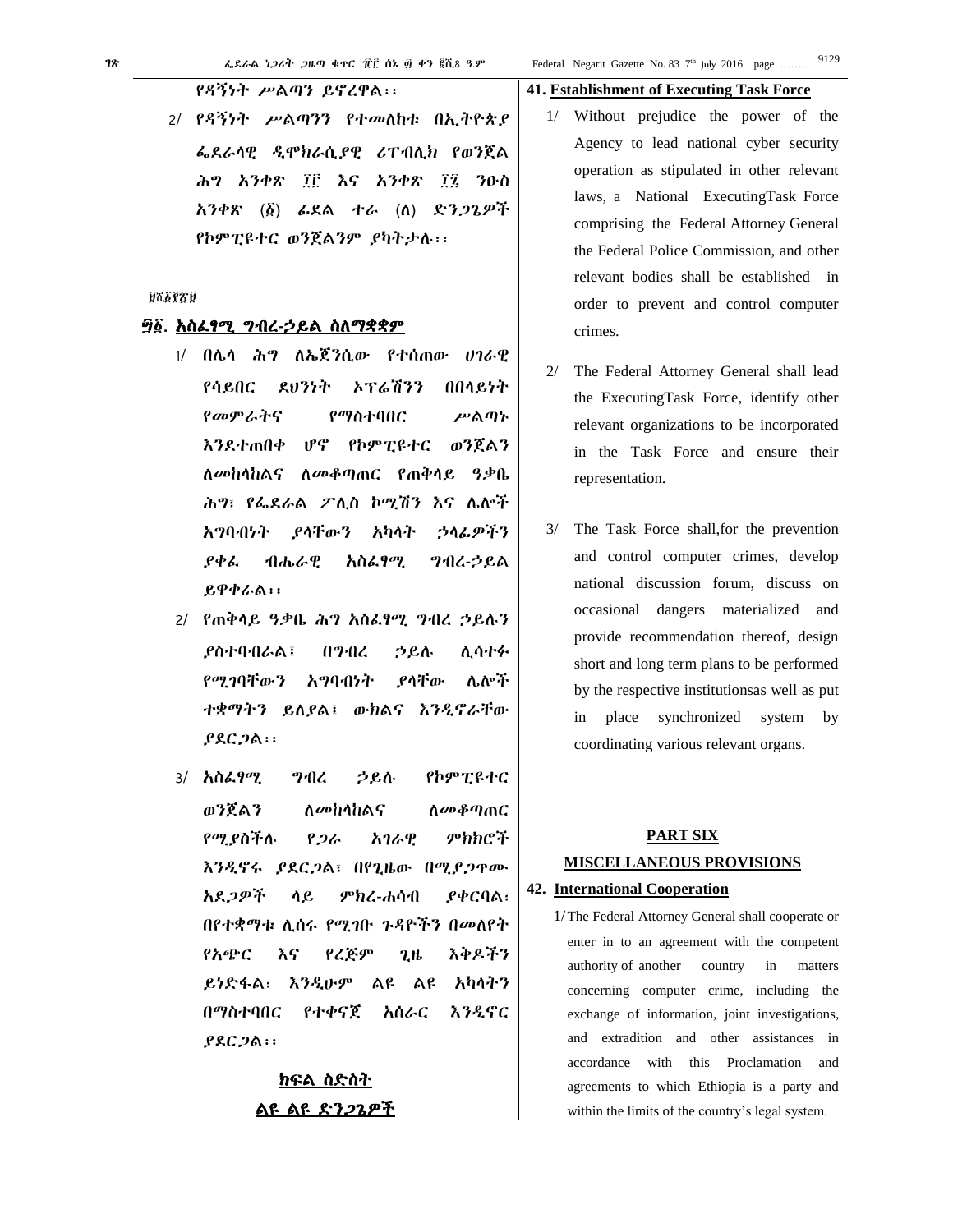# ፵፪. ዓለም አቀፍ ትብብር

- ፩/ ጠቅላይ ዓቃቤ ሕግ መረጃ መለዋወጥን፣ በጋራ የምርመራ ሥራ ማከናወንን፣ ወንጀለኛ አሳልፎ መስጠትን እና ሌሎችን ጨምሮ የኮምፒዩተር ወንጀልን በሚመለከቱ ጉዳዮች ላይ ከሌላ ሀገር አግባብ ያለው ባለሥልጣን ጋር በዚህ አዋጅ፣ ኢትዮጵያ ተዋዋይ ወገን በሆነችበት ስምምነት እና የኢትዮጵያ የሕግ **Ú**ሺ፩ያØ
- ሥርዓት በሚፈቅደው መሠረት በትብብር ይሰራል ወይም ስምምነት ሊፈራረም ይችላል።
	- ፪/ ለዚህ አዋጅ አፈፃፀም ሲባል መርማሪ አካል ተመሳሳይ ተልዕኮ ካለው የሌላ ሀገር መሰል ተቋም ጋር የመረጃ ልውውጥን፣ በሌላ መልኩ የጋራ ትብብርን ሊያደርግ ወይም እንደ አስፈላጊነቱ ስምምነት ሊፈራረም ይችላል፡፡
	- ፫/ በዚህ አንቀጽ መሰረት የተገኘ ማንኛውም መረጃ ወይም ማስረጃ የኮምፒዩተር ወንጀልን ለመከላከል ወይም ለመመርመር ዓላማ ይውላል፡፡

# ፵፫. የኮምፒዩተር ሥርዓትን ወይም ንብረትን ስለማገድ፣ ስለመውረስ ወይም ስለመዝጋት

- 1/ ፍርድ ቤት በዚህ አዋጅ መሰረት በጥፋተኛ ላይ ቅጣት ሲወስን ወንጀሉን ለመፈፀም ጥቅም ላይ የዋለ ማንኛውም የኮምፒዩተር ሥርዓት፣ ዳታ ወይም መሳሪያ በመንግስት እንዲታገድ፣ እንዲወረስ፣ እንዲወገድ ወይም የዳታ ፕሮሰሲንግ አገልግሎቱ እንዲዘጋ በተጨማሪነት ሊያዝ ይችላል።
- 2/ ተከሳሹ በመጨረሻ ውሳኔ መሰረት ጥፋተኝነቱ ከተረጋገጠ ጥፋተኝነቱ በተረጋገጠበት ወንጀል ሥራ በቀጥታ መንገድ ያገኘው ንብረት ወይም ሐብት ይወረሳል፡፡
- 3/ ለዚህ አንቀጽ አፈፃፀም ሲባል አግባብ ያላቸው ሌሎች ህጐች ተፈፃሚነት ይኖራቸዋል፡፡
- 2/For the effective implementation of this Proclamation, the investigatory organ may exchange information with institutions of another country having similar mission, perform joint cooperation in other forms or sign agreement with institutions of another country, when necessary.
- 3/Any information or evidence obtained pursuant to this Article shall apply for the purpose of prevention or investigation of computer crimes.

# **43. Suspension, Confiscation or Blockage of Computer System or Asset**

- 1/ The court, in sentencing an offender under this Proclamation, may give additional order for the suspension, confiscation or removal of any computer system, data or device or blockage of data processing service used in the perpetration of the offence.
- 2/ The property or proceedings of the accused that he directly acquired through the computer crime for which he has been convicted shall be confiscateif the accused is convicted through a final decision;
- 3/ Other relevant laws shall be applicable for the implementation of this article.

#### **44**. **Power to Issue Regulation**and Directive

- 1/ The Council of Ministers may issue regulations necessary for the implementation of this Proclamation.
- 2/ The Agency may issue directives necessary for the effective implementation of this Proclamation.